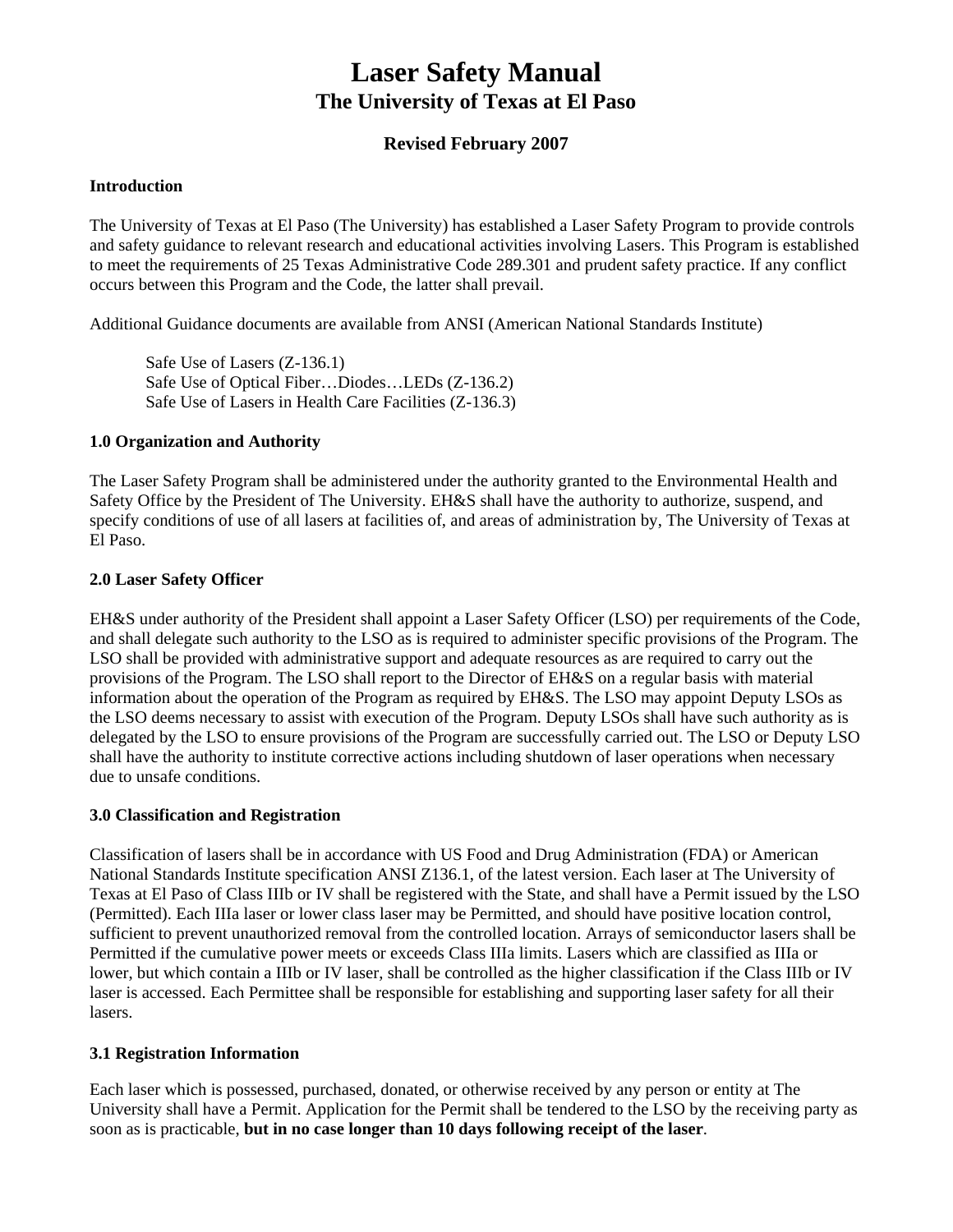A Laser Permit Application (Form Laser1) is provided as an attachment to this document. Information which shall be provided with the Permit application information shall include at a minimum (See Form Laser1):

The name and position of the applying Permittee, including department and contact information. The name and position of the Laboratory Laser Safety Supervisor (LSS) if different from the Permittee. The location of the laser, with room number or lab and a drawing if required. The manufacturer of the laser. (If the laser is manufactured by University personnel, state as such). The model and serial number of the laser. The general type of laser (Dye, gas, solid state, semiconductor, etc.). The specific type of laser active material. The operating wavelength(s) or wavelength range (nm) of the laser. The excitation mechanism (optical, electrical, chemical, etc.). The time-dependent operating properties of the laser (CW, pulse, repetitively pulsed, mode-locked, etc.). The maximum capable energy level of the laser in Joules. This shall include any modifications which have been made to the equipment since its original manufacture or assembly. If the laser is a pulsed laser: The minimum pulse duration if the laser is a pulsed laser. The maximum pulse frequency per second. The maximum capable energy of the laser in Joules. The beam diameter at the exit from the laser. The beam divergence, if known. The designated controlled area for laser operation (add sketch if useful) The method of safety compliance expected (interlocks, enclosure, etc.) The signature of the Department Chair. Other information. This should include a brief description of the purpose of the laser (Doppler measurements, fluorescence, etc.), frequency of use, expected primary users, etc. Include any information which may have a bearing on safety related issues.

Any request for exemption of a Permit or waiver of these information requirements shall be addressed by the LSO on a case-by-case basis upon petition in writing from the person who possesses the laser. Semiconductor lasers may be registered as an array. Class IIIb or IV semiconductor lasers must be individually Permitted, and a means for controlling the location of and access to these lasers must be provided. The Permittee shall provide a means for controlling the location and owner of the laser if changed from original permit.

### **3.2 Removal from Registration**

Each laser which is rendered permanently inoperative by disassembly or destruction, or which is removed from The University's control by gift, surplus designation, or transfer to a non-University entity shall **have information regarding condition or destination provided to the LSO not later than 10 days from its inoperative state or removal**. The Permittee shall provide disposition information to the University LSO prior to leaving The University.

### **3.3 Manufacture/Construction**  *(Reference) 25 TAC 289.301(b)(2)*

Each laser which is manufactured from components for formal transfer to an entity outside The University shall meet US Food and Drug Administration requirements per 21 CFR Part 1040, Federal Laser Product Performance Standard. A laser which is manufactured or assembled for internal University use, or which is designed for specific temporary use at another entity with express intent to return the Laser directly to The University, is exempt from this requirement.

### **4.0 Laboratory Personnel**

### **4.1 Permittee**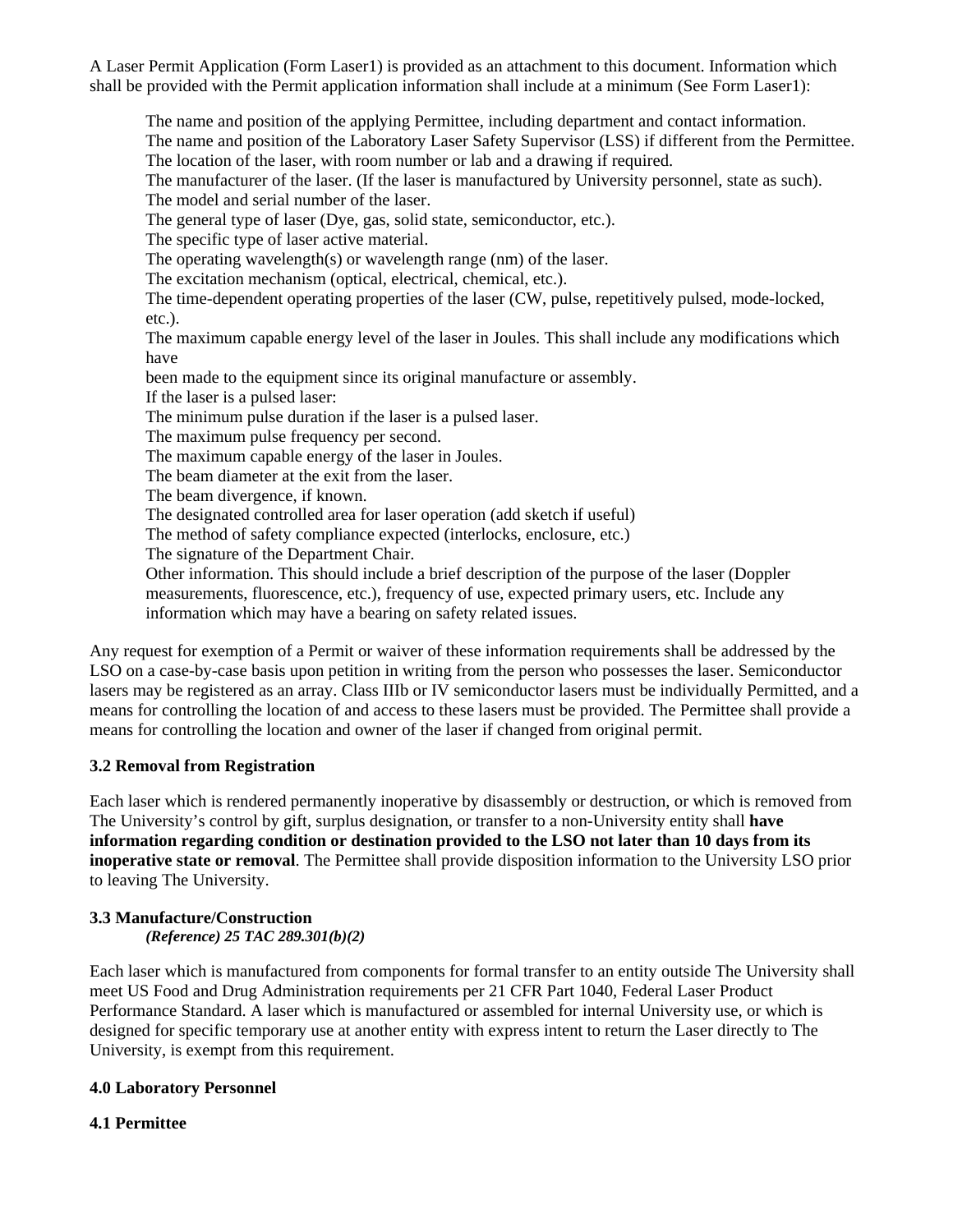The Permittee is the person whose name appears on the Permit for the laser with the Laser Safety Officer. Typically, this is the Principal Investigator, must be permanent faculty or staff (Not a postdoc, not a graduate student). The Permittee is responsible for:

- a) Laser Safety in the laboratory
- b) Ensuring the availability of correct protective eyewear (See Section 6.5)
- c) Providing a Standard Operating Procedure (See Section 6.1)
- d) Providing, implementing, and enforcing the Laser Safety Program specific to the laboratory/laser
- e) Ensuring proper training in laser operation and safety
- f) Classifying and labeling all lasers in the laboratory
- g) Completing laser Permitting with the LSO
- h) Notifying the University LSO immediately if an exposure incident occurs
- i) Notifying the University LSO if a laser is decommissioned, sold, or transferred.

The Permittee may designate any of these responsibilities to a laboratory Laser Safety Supervisor.

### **4.2 Laser Safety Supervisor**

Each laboratory shall designate a Laser Safety Supervisor (LSS) and shall identify the LSS to the LSO. This person may be the Permittee or a delegate, but shall be a budgeted employee (Staff or faculty, not a graduate student or postdoctoral worker) of The University. The LSS shall maintain the Laser Safety Program for the individual lasers in the laboratory, and may call on the LSO for assistance as needed. The LSS assumes control and has the authority to institute corrective actions including shutdown of laser operations when necessary due to unsafe conditions.

### **4.3 Laser Operator or User**

The laser operator or user is the person who sets up, aligns, and operates the laser. The laser operator/user is responsible for:

a) Following laboratory administrative, alignment, safety, and standard operating procedures while operating the laser

b) Keeping the Laser Safety Supervisor fully informed of any departure from established safety procedures

c) Attending such training and Medical surveillance activities as are required.

#### **5.0 Maximum Permissible Exposure and Nominal Hazard Zone**  *(Reference) 25 TAC 289.301(d)(43&45), 25 TAC 289.301(u)*

For all open beam class IIIb and IV lasers the MPE will be assumed to be exceeded and appropriate precautions taken. The NHZ (nominal hazard zone) will therefore comprise the enclosure (room or area the beam is restricted to by virtue of walls, curtains or other barriers) in which the laser(s) is operating. The Laboratory Safety Supervisor may for specific conditions determine the NHZ by using information supplied by the laser manufacturer, by measurement, or by using the appropriate laser range equation or other equivalent assessment. Permittees shall not allow persons to be exposed to levels of laser radiation exceeding the MPE. (See also 6.3).

### **6.0 Required Laser Safety Program Features**

## **6.1 Standard Operating Procedure**

*(Reference )25 TAC 289.301(v)B)* 

Each laser shall have a Standard Operating Procedure (SOP) written for its operation. An SOP in this use is the same as a laboratory laser research-specific protocol that specifies safe use and procedures for the laser system. The **SOP must be present at the operating console or control panel of the laser**. The SOP shall include at a minimum, operating instructions, safety eyewear parameters and instructions for proper use, interlock instructions, and checklist for operation. The SOP shall include clear warnings to avoid possible exposure to laser and collateral radiation in excess of the MPE. The SOP shall be available for inspection by the LSO or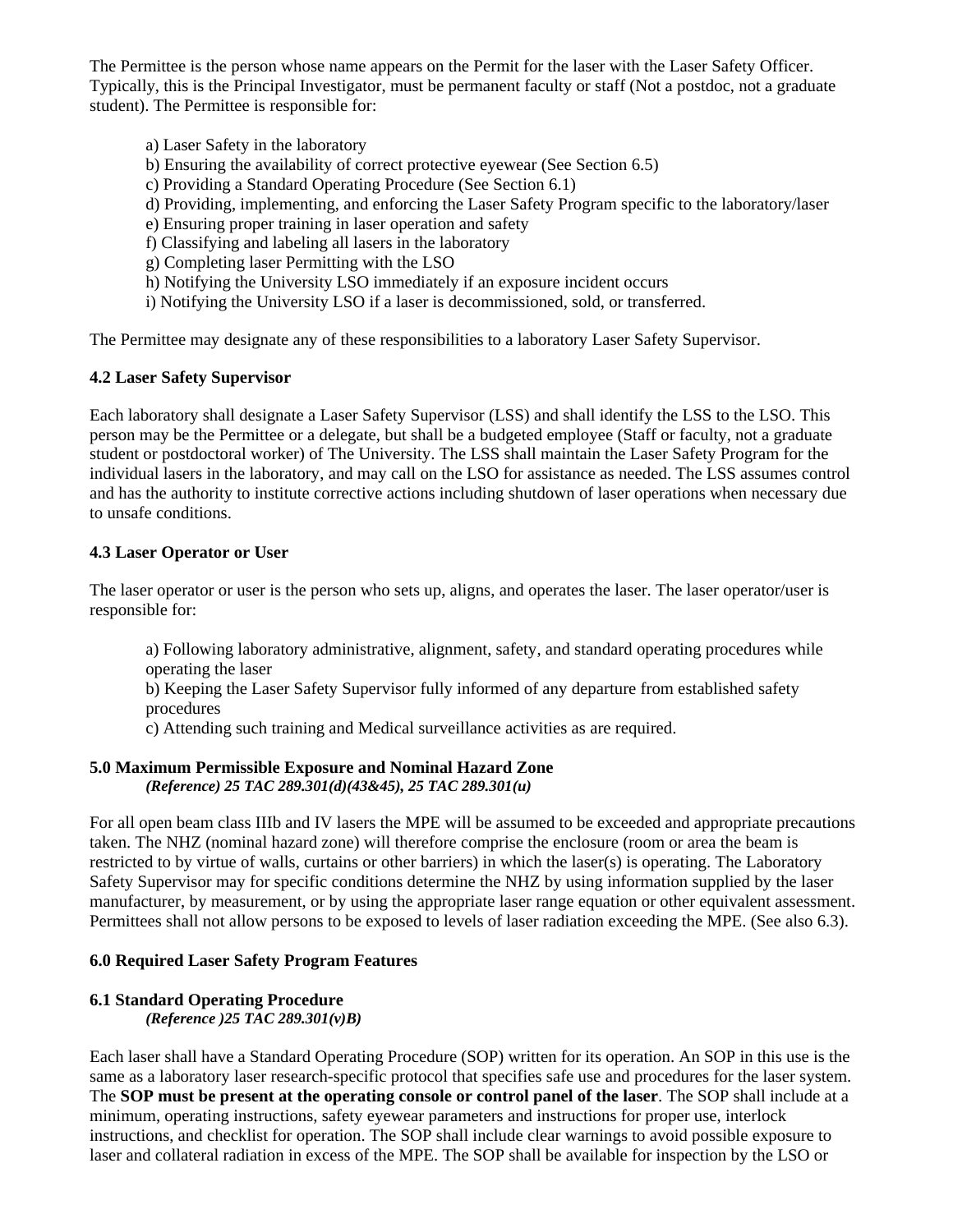his/her designate at any time. A template for Laser Safety Standard Operating Procedures is attached to this document as Form Laser3.

### **6.2 Training**

*(Reference) 25 TAC 289.301(r)(2)(C)(ii)* 

Each person who operates or works with a class IIIb or IV laser shall complete training in laser safety provided by The University or LSO-approved equivalent, and shall complete specific campus laser safety training. No person may work in a NHZ prior to completing this laser safety training.

### **6.3 Master Switch**

*(Reference) 25 TAC 289.301(r)(2)(E)(iii)(I)*

Each class IV laser shall be provided with a master switch. This master switch shall be operated by a key, or by a coded access (such as a computer code). Each class IIIb should be provided with a keyswitch or coded access. Requests for exceptions to this requirement shall be provided in writing and considered by the LSO on a caseby-case basis.

### **6.4 Safety Interlocks**

*(Reference) 25 TAC 289.301(r)(2)(B)* 

Each class IIIb and IV laser shall have an interlock on any safety housing that ensures that laser radiation is not accessible above Maximum Permissible Exposure limits, and which is removable without the use of tools. Pulse laser interlocks shall be designed to prevent inadvertent firing of the laser. Each laser shall have an interlock on any safety housing that ensures that laser radiation is not accessible above MPE limits, and which is removable without the use of tools. Pulse laser interlocks shall be designed to prevent firing of the laser.

Safety interlocks shall be provided for any portion of the protective housing that by design can be removed or displaced without the use of tools during normal operation or maintenance, and thereby allows access to radiation above MPE limits.

Adjustment during operation, service, testing, or maintenance of a laser containing interlocks shall not cause the interlocks to become inoperative except where a laser controlled area as specified in subparagraph (E) of the referenced regulation is established.

For pulsed lasers, interlocks shall be designed so as to prevent firing of the laser; for example, by dumping the stored energy into a dummy load and for CW lasers, the interlocks shall turn off the power supply or interrupt the beam (i.e., by means of shutters).

### **6.4.1 Safety Interlocks-Alternatives**  *(Reference) 25 TAC 289.301(r)(2)(E)(II)*

The regulations recognize that in situations where an engineering control may be inappropriate the University LSO shall specify alternate controls to obtain equivalent laser safety protection. Alternate controls may be submitted in writing to the University LSO and, if accepted, will be documented in the SOP.

Where safety latches or interlocks are not feasible or are inappropriate, the following shall apply:

1. All authorized personnel shall be trained in laser safety and appropriate personal protective equipment shall be provided upon entry.

2. A door, blocking barrier, screen, or curtains shall be used to block, screen, or attenuate the laser radiation at the entryway.

3. The level at the exterior of these devices shall not exceed the applicable MPE, nor shall personnel experience any exposure above the MPE immediately upon entry.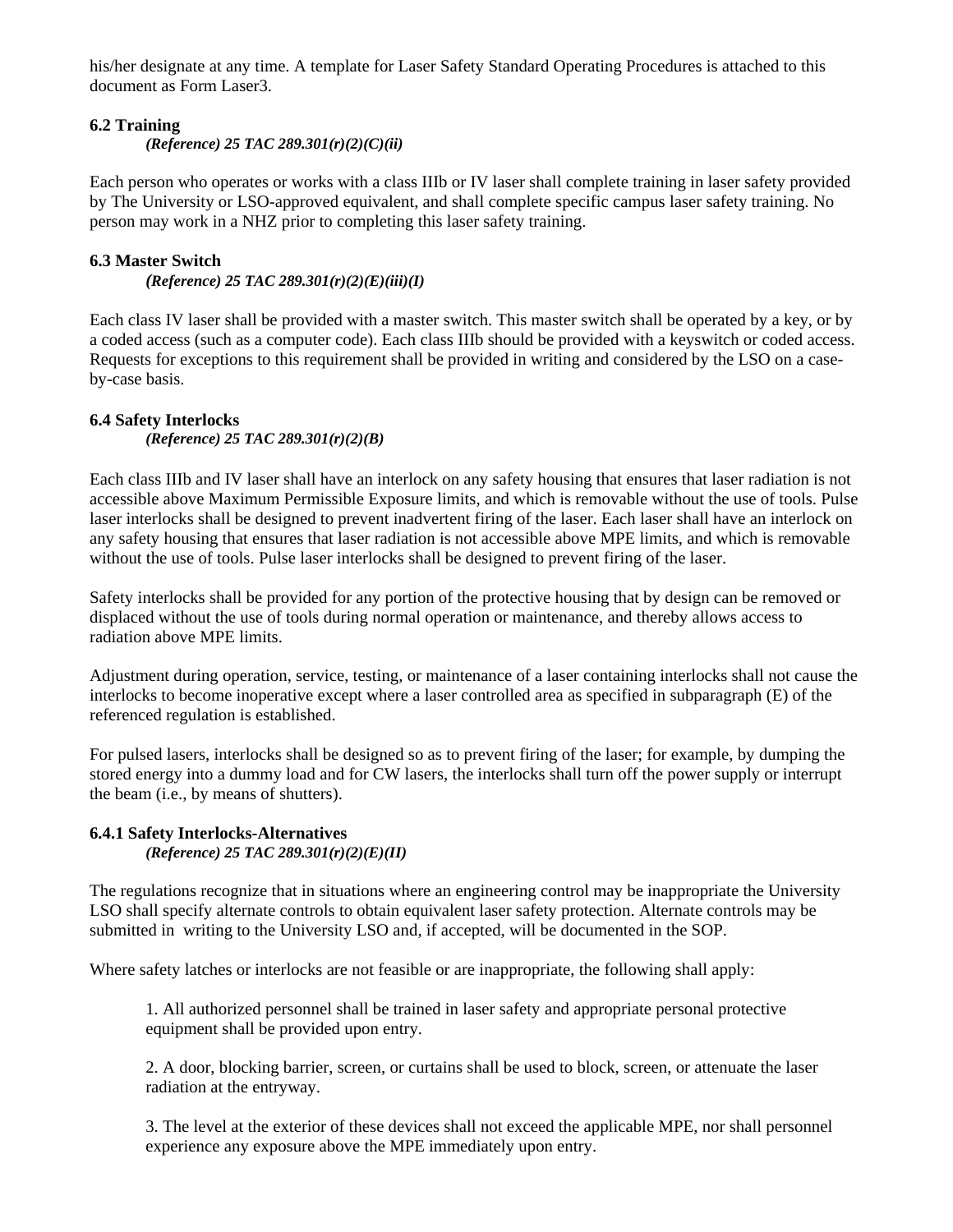4. At the entryway there shall be a visible or audible signal indicating that the laser is energized and operating at class IV levels.

5. A lighted laser warning sign, flashing light and other appropriate signage are acceptable methods to accomplish this requirement. As an alternative, an entryway warning light assembly may be interfaced to the laser in the following manner: one light will indicate when the laser is not operational (high voltage off) and by an additional light when the laser is powered up (high voltage applied, but no laser emission) and by an additional (flashing optional) light that activates when the laser is operating.

### **6.5 Protective Eyewear**

*(Reference) 25 TAC 289.301(t)(1)* 

Each Permittee shall provide protective eyewear that meets the requirements of  $25$  TAC  $289.301(t)(1)$ . The eyewear shall be located where persons who operate the laser have unrestricted access to the eyewear. The eyewear shall be worn for alignment and operation where the laser beam is not enclosed. No person shall operate a class IIIb or IV laser without protective eyewear specific for the laser and the appropriate training for the specific eyewear.

Protective eyewear shall meet the following requirements:

**6.5.1** Provide a comfortable and appropriate fit all around the area of the eye

**6.5.2** Be in proper condition to ensure the optical filter(s) and holder provide the optical density or greater at the specific wavelength of the laser, and retain all protective properties during its use

**6.5.3** Be of optical density adequate for the laser energy involved

**6.5.4** Have the optical density or densities and associated wavelengths permanently and prominently labeled on the filters or eyewear

**6.5.5** Be examined at intervals not to exceed 12 months, to ensure the reliability of the protective filters and integrity of the holders. Unreliable eyewear shall be discarded and replaced.

**6.5.6** The Optical Density of the protective eyewear shall be appropriate for the specific frequency and pulse length of the laser beam, and shall provide reduction of the incident energy to less than the MPE of the laser. It is important to include the pulse length and frequency of pulse repetition of pulsed lasers in selecting appropriate protective eyewear

### **6.6 Miscellaneous Safety Issues**

**6.6.1** Persons working in a laboratory with multiple lasers shall be made aware of the various frequencies and other operating parameters by the Laser operator/users

**6.6.2** Persons working with tunable lasers or any laser which is frequency doubled or frequency tripled shall be aware of the effect of frequency manipulation and shall choose protective eyewear which will provide protection for the effective operating frequency of the laser.

### **6.7 Warning Systems**

*(Reference) 25 TAC 289.301(r)(2)(E)(iii)(II)(-c-)* 

Each class IIIB or IV laser shall provide visual or audible indication during the emission of accessible laser radiation. The indication shall occur prior to emission of radiation with sufficient time to allow appropriate action to avoid exposure. Any visual indication shall be visible through protective eyewear for the wavelength of the laser.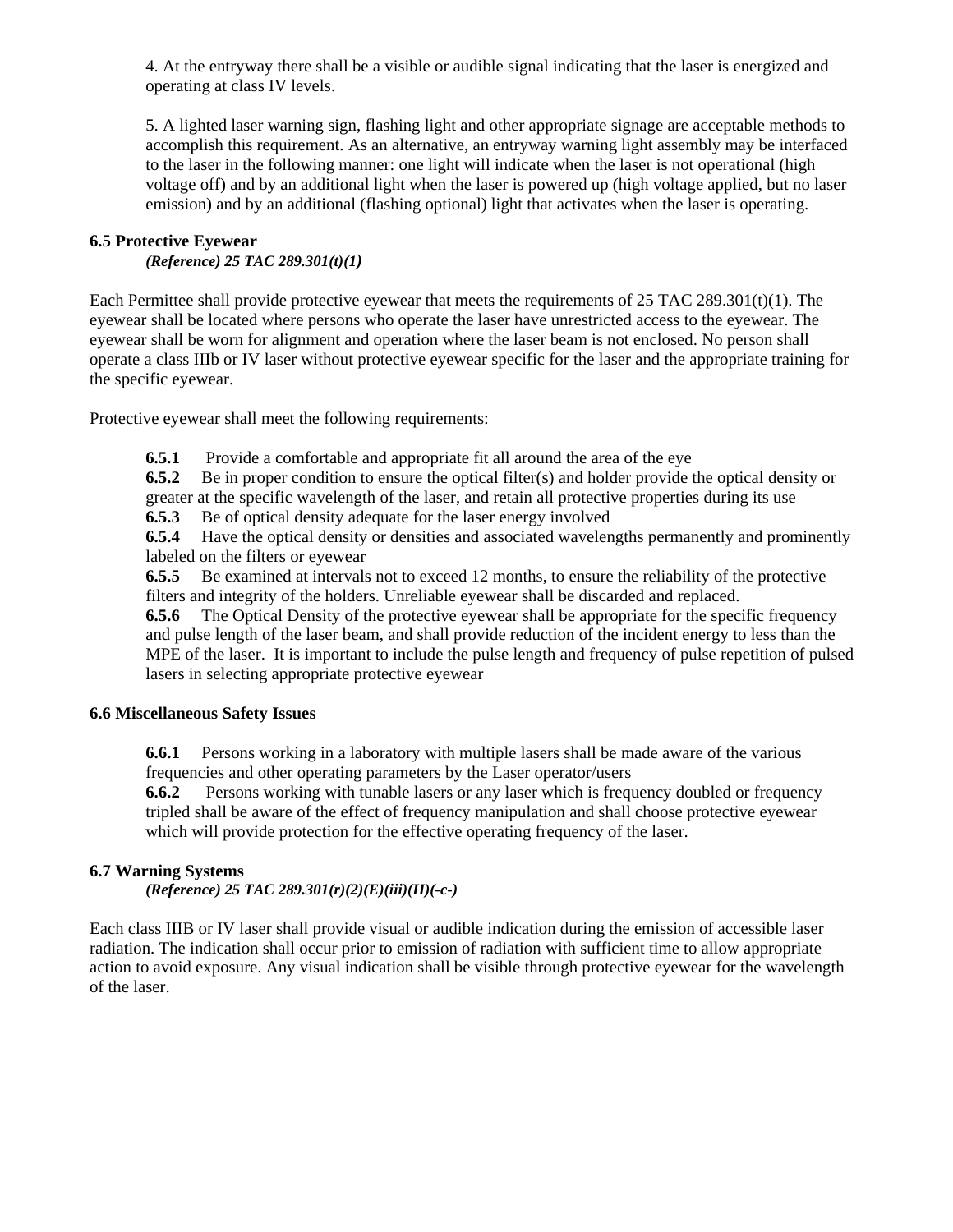### **6.8 Controlled Areas and Posting**

*(Reference) 25 TAC 289.301(r)(2)(E), 25 TAC 289.301(v), 25 TAC 289.301(r)(2)(E)(iii)(-b-)* 

Each class IIIb and IV laser shall only be operated in a Controlled Area. A Controlled area shall be established by the Permittee to limit access of personnel to laser radiation. Each Controlled Area shall be posted conspicuously with signs as specified in 25 TAC 289.301(v). Access to the Controlled Area shall be controlled by a door, blocking barrier, screen, or curtain, which attenuates the laser radiation to below the MPE, and individuals who enter the Controlled area shall not experience radiation above the MPE immediately upon entry.

### **6.9 Surveys**

*(Reference) 25 TAC 289.301(w)* 

Each Permittee shall survey the laboratory containing the laser(s) for which the Permittee is responsible. The survey shall be performed using form Laser2 or equivalent that meets the requirements of Laser2. The survey shall be performed at least quarterly, and shall be performed prior to operating a laser for the first time after assembly, maintenance, or modification of the beam path, operating wavelength, or power level. Survey records shall be retained for inspection by the Laser Safety Officer.

### **6.10 Fiber Optic Transmission**

*(Reference) 25 TAC 289.301(s)(2)* 

Optical cables used for transmission of laser radiation shall be considered part of the laser protective housing. Disconnection of a fiber optic connector which results in access to radiation in excess of the MPE shall take place in a controlled area. All connectors shall bear appropriate labels. Optical cables shall be encased in an opaque sleeve to prevent leakage of laser radiation in case of breakage. *Note*: If the fiber is designed to emit light through the walls of the fiber, the LSS shall notify the LSO and include justification for lack of opaque cover in the SOP.

### **6.11 Skin protection**

*(Reference) 25 TAC 289.301(t)(2)* 

Persons in the controlled area shall wear appropriate clothing, gloves, and/or shields to prevent exposure of the skin to levels exceeding the skin MPE.

### **6.12 Infrared Lasers**  *(Reference) 25 TAC 289.301(s)(1)*

An infrared laser beam shall be terminated in a fire-resistant material so that the laser beam is not inappropriately reflected. Inspection of the terminating material shall occur at regular intervals not less than monthly, and the inspection shall be recorded.

### **6.13 Magnification of Laser Beam**

If at any time a laser beam is optically magnified or concentrated, special precautions shall be taken by the Permittee to prevent specular or diffuse reflection or other exposure greater than the MPE for the laser. The special precautions shall be documented in the SOP for the laser.

### **7.0 Records**

*(Reference) 25 TAC 289.301(ee)* 

Records of Surveys, Training, NHZ and MPE calculations, and other Laboratory-specific information shall be maintained in the laboratory, and shall be available for inspection/review by the LSO at any time. Records shall be maintained for a period of not less than 5 years after the record date while the laser is in operation and for a period of 7 years after the laser is no longer in operation. Records may be shipped to the LSO for storage when the laser is taken out of service.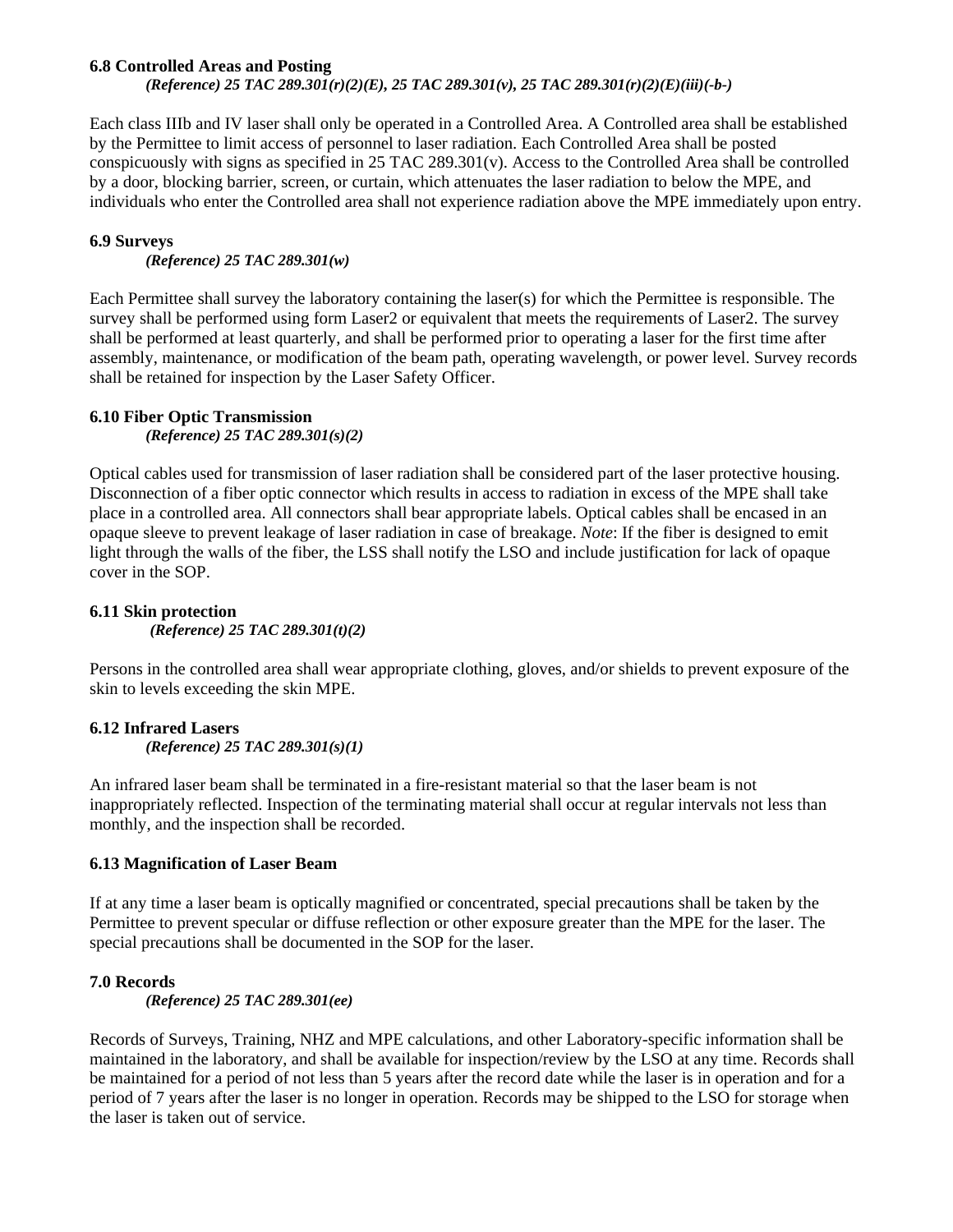#### **8.0 Non-Radiation Hazards**  *(Reference) Appendix 2*

Each laser shall, as part of the NHZ and MPE determination, have an evaluation made of non-radiation hazards which may be present as part of the laser's construction or operation. This evaluation shall include electrocution, chemical, cutting edge, compressed gases, noise, confining space, fire, explosion, ventilation, and physical safety hazards. The evaluation shall be placed with the laser's documentation and be available for review. (See form Laser4).

### **9.0 Incident Reporting**

*(Reference) 25 TAC 289.301(z), -(bb)* 

Each Permittee shall immediately seek appropriate medical attention for an injured individual and notify the LSO by telephone within 24 hours of any exposure injury involving a laser possessed by The University. The LSO shall be notified within 48 hours of any non-injury incident which involves potential exposure to laser radiation exceeding the MPE. A written summary of an injury or non-injury incident shall be forwarded to the LSO not later than one week following the incident. Records of the incident shall be maintained by the laboratory.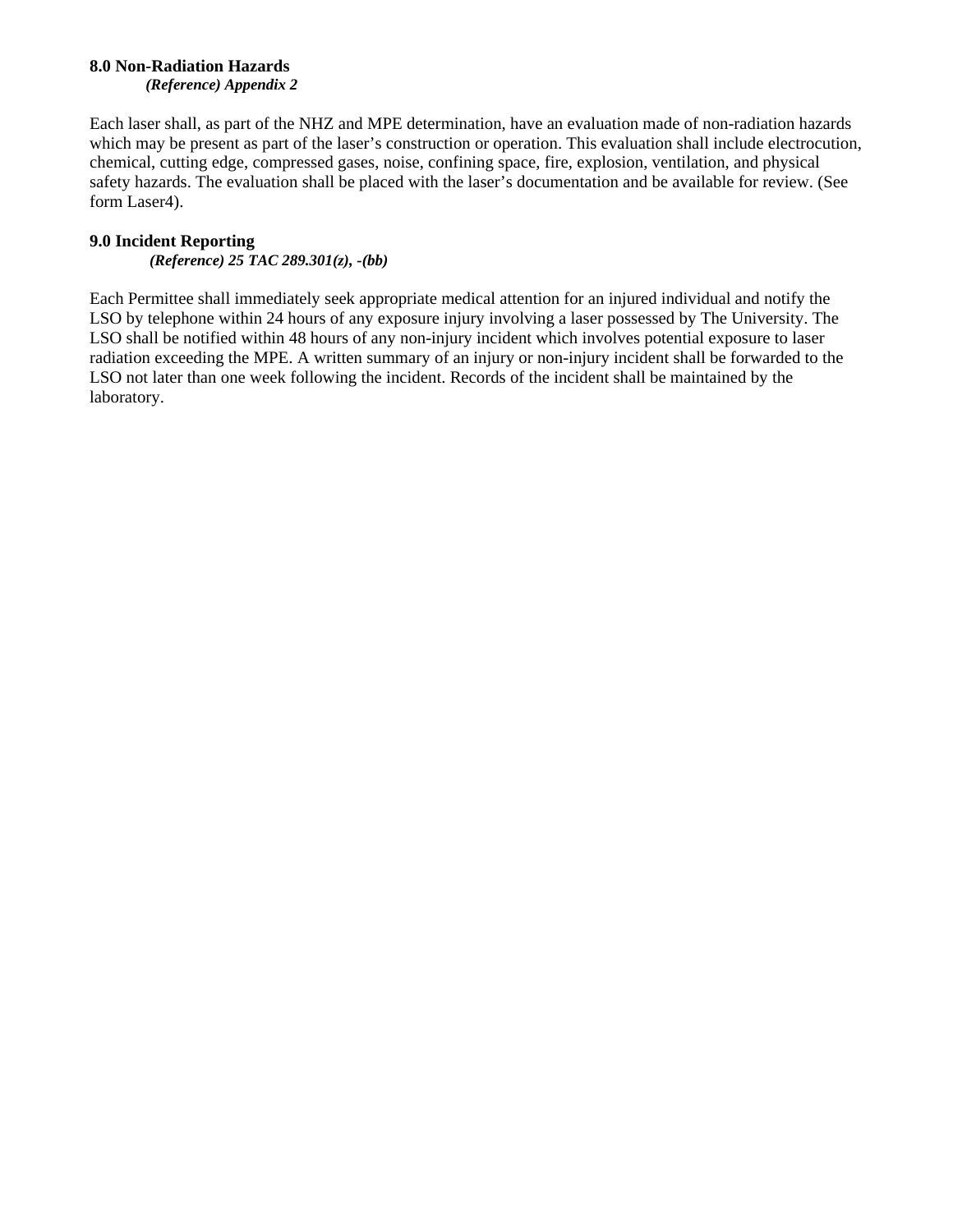### **The University of Texas at El Paso Laser Safety Manual**

## **Appendix 1**

## **Beam Control Precautions**

1. Do not look directly into the beam or at a specular reflection, regardless of its power.

2. Terminate the beam at the end of its useful path

3. Locate the beam path at a point other than eye level when standing or sitting at a desk at all times.

4. Orient the laser so that the beam is not directed toward entry points to the Controlled Area or toward aisles or hallways

5. Minimize specular reflections

6. Securely mount the laser on a stable platform.

7. Limit beam traverse during adjustments

8. Clearly identify beam paths. Ensure the path does not cross populated areas, study areas, desk areas, or traffic paths.

9. A beam path that exits from a controlled area must be enclosed wherever the beam irradiance exceeds the MPE

10. Minimize unnecessary reflective objects in the laboratory

11. Monitor for condensation on cooled systems. Condensate can provide a specular reflective surface

12. Utilize appropriate eye protection at all times when the laser is in operation, including during beam alignment.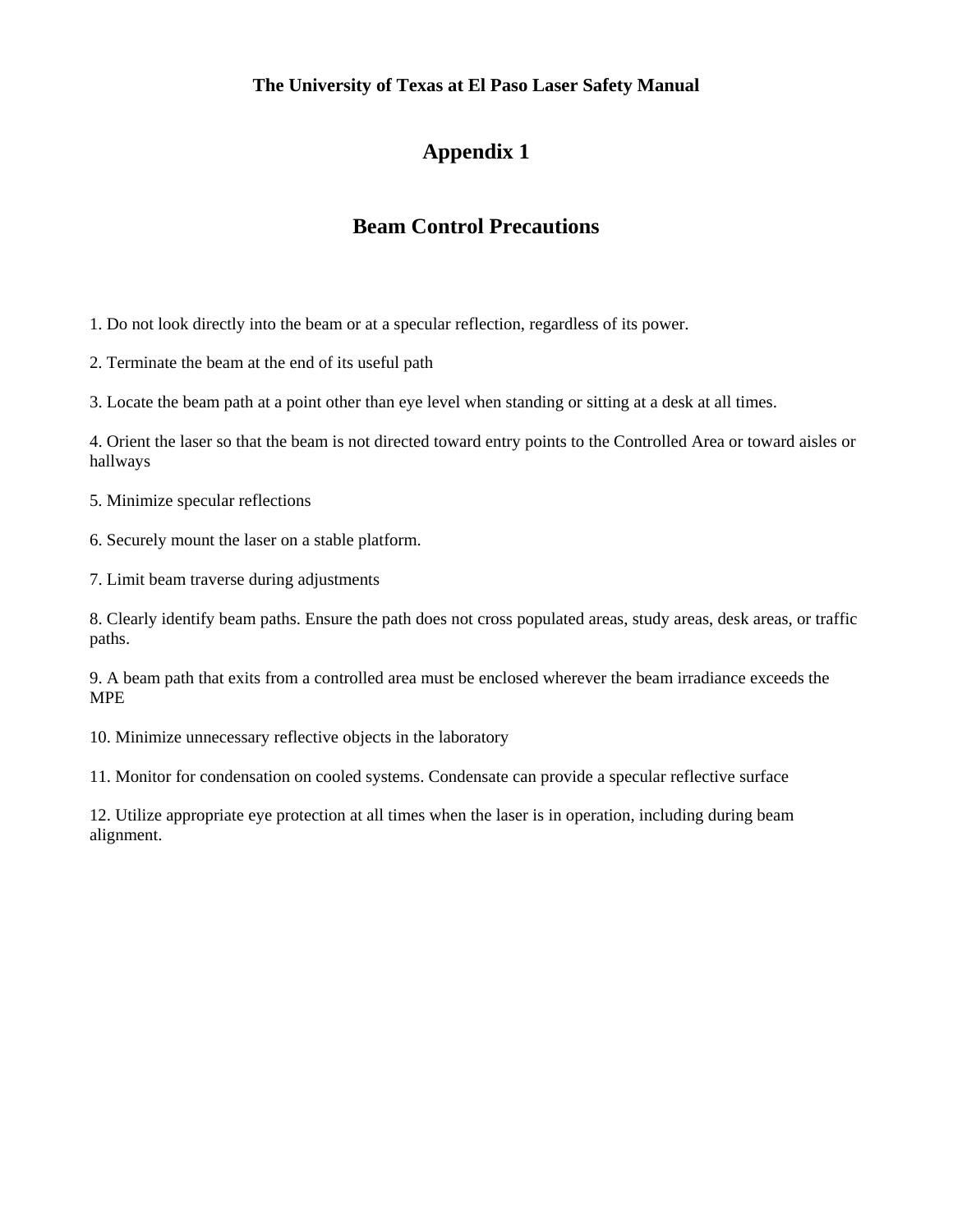## **Appendix 2**

## **Non-beam Control Precautions**

**This section references ANSI Z136.1 "For the Safe Use of Lasers" Section (7). Nonbeam controls refer to hazard controls associated with:** 

- **electricity**
- **noise,**
- **chemicals**
- **cryogenics**
- **other hazards.**

**Until this appendix is completed in more detail the primary interim reference is**  *The Laser Safety Institute of America Guide to Non-beam Hazards Associated with Laser Use***, 1999. A copy of this reference is available with the University LSO and can be ordered through the Laser Safety Officer.** 

**Special note: the only fatalities associated with the use of lasers are electrocution, even though most of the emphasis of the regulations and policy is eye damage.** 

Warning!

During periods of installation, maintenance, repair, calibration and any other procedures which result in the accessibility to high-voltage components, the concern for electric shock is paramount !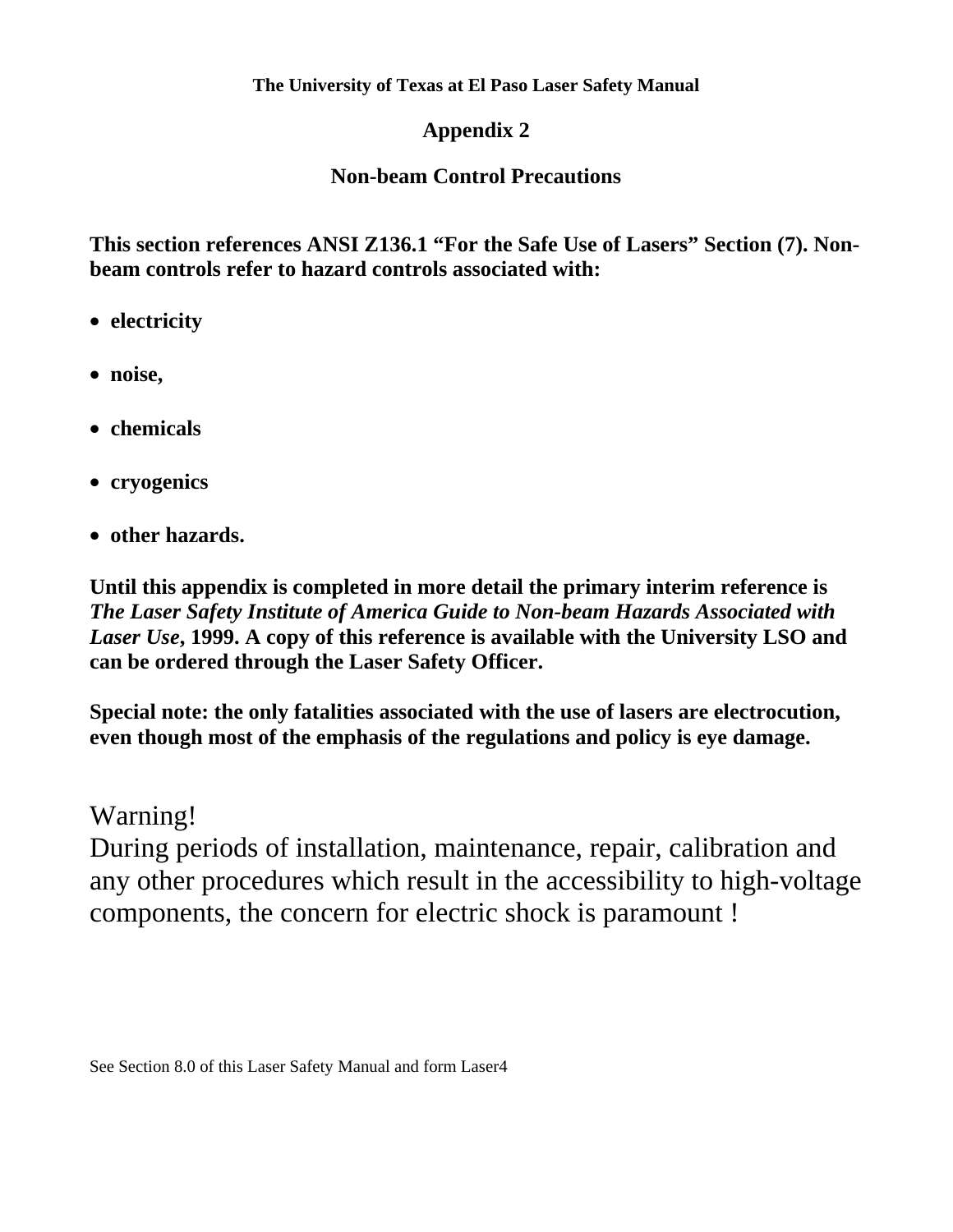## **ACRONYMS**

**ASAP As Soon As Possible** 

**FDA Food and Drug Administration, United States** 

**LED Light-emitting Diode** 

**LSO Laser Safety Officer, the one University person in charge of The University's Laser Safety Program** 

**LSS Laser Safety Supervisor, the one person in a laser laboratory in charge of the lab's Laser Safety Program** 

**MPE Maximum Permissible Exposure, the maximum amount of laser energy allowed to enter the eye of an observer** 

**NHZ Nominal Hazard Zone, the area around or near a laser which contains an MPE of laser energy** 

**OD Optical Density, the transmissibility of laser light at a given frequency** 

**PPE Personal Protective Equipment, eyewear or other garments used to protect an individual, in this case from laser radiation** 

**SOP Standard Operating Procedure, the document which describes how to operate a laser and conduct a Laser Safety Program**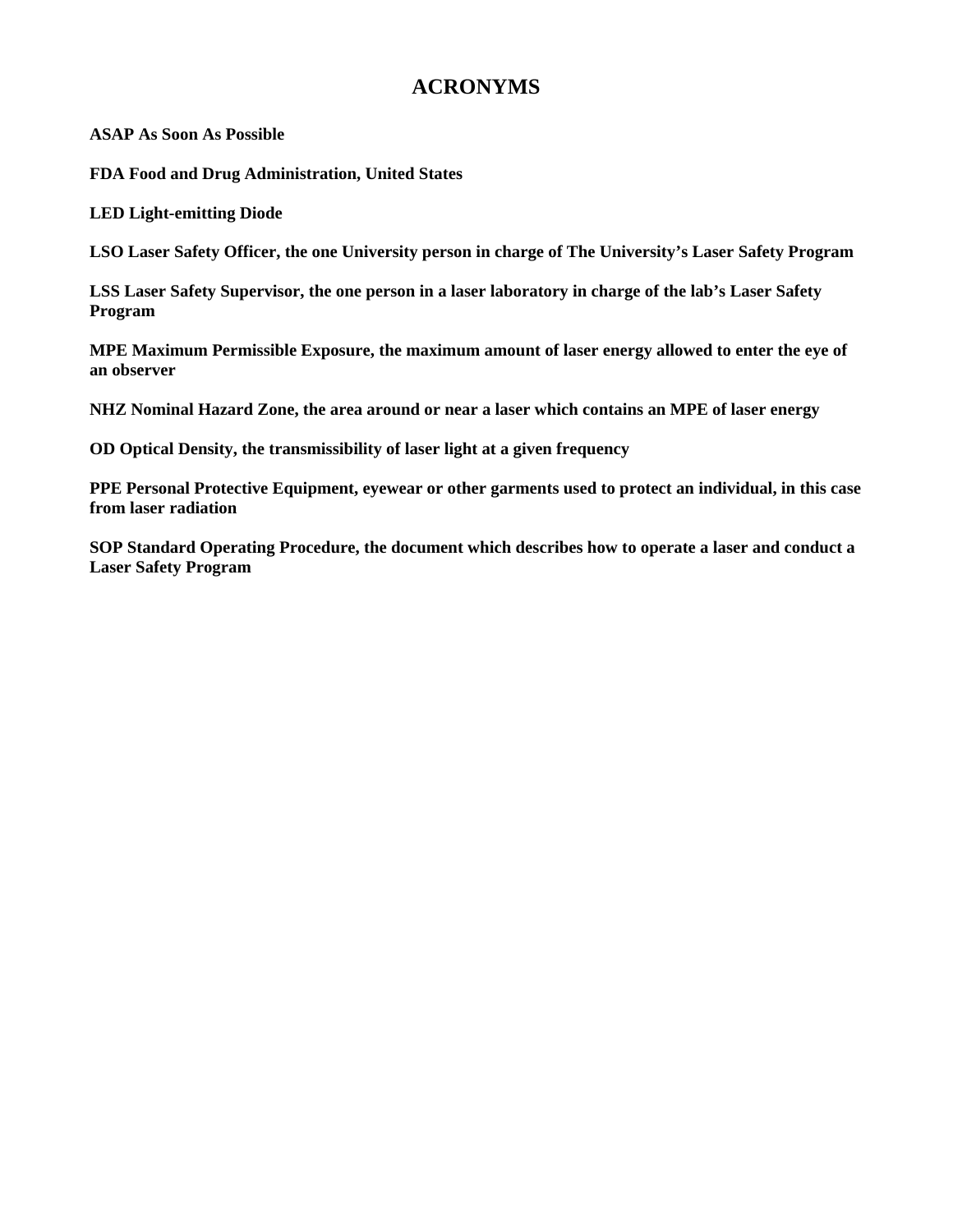## **The University of Texas at El Paso Laser Safety Program**

## **Form Laser2**

# **Laboratory Laser Survey**

| 1. Labels and Signs<br>Is the correct warning label affixed to the laser?<br>Are signs posted clearly near the laser<br>Is the room posted?<br>Is a label, sign, or warning posted near the aperture?<br>Is a label or warning posted near an interlock? _________________________________<br>2. Engineering Controls<br>Does each laser have a keyswitch or code?<br>Is appropriate Safety eyewear provided and present? ___________<br>Is the eyewear permanently and prominently labeled<br>for optical density and wavelength?<br>Do Safety Covers have interlocks?<br>Are latches or interlocks provided to restrict access<br>to the Controlled Area? |
|-------------------------------------------------------------------------------------------------------------------------------------------------------------------------------------------------------------------------------------------------------------------------------------------------------------------------------------------------------------------------------------------------------------------------------------------------------------------------------------------------------------------------------------------------------------------------------------------------------------------------------------------------------------|
|                                                                                                                                                                                                                                                                                                                                                                                                                                                                                                                                                                                                                                                             |
|                                                                                                                                                                                                                                                                                                                                                                                                                                                                                                                                                                                                                                                             |
|                                                                                                                                                                                                                                                                                                                                                                                                                                                                                                                                                                                                                                                             |
|                                                                                                                                                                                                                                                                                                                                                                                                                                                                                                                                                                                                                                                             |
|                                                                                                                                                                                                                                                                                                                                                                                                                                                                                                                                                                                                                                                             |
|                                                                                                                                                                                                                                                                                                                                                                                                                                                                                                                                                                                                                                                             |
|                                                                                                                                                                                                                                                                                                                                                                                                                                                                                                                                                                                                                                                             |
|                                                                                                                                                                                                                                                                                                                                                                                                                                                                                                                                                                                                                                                             |
|                                                                                                                                                                                                                                                                                                                                                                                                                                                                                                                                                                                                                                                             |
|                                                                                                                                                                                                                                                                                                                                                                                                                                                                                                                                                                                                                                                             |
|                                                                                                                                                                                                                                                                                                                                                                                                                                                                                                                                                                                                                                                             |
|                                                                                                                                                                                                                                                                                                                                                                                                                                                                                                                                                                                                                                                             |
| Are all warning devices functioning within design<br>specifications?                                                                                                                                                                                                                                                                                                                                                                                                                                                                                                                                                                                        |
| Are any items in or near beam paths which could cause<br>specular reflections?                                                                                                                                                                                                                                                                                                                                                                                                                                                                                                                                                                              |
| Is a physical barrier present at the Controlled Area entry?                                                                                                                                                                                                                                                                                                                                                                                                                                                                                                                                                                                                 |
| <b>3. Procedural Controls</b>                                                                                                                                                                                                                                                                                                                                                                                                                                                                                                                                                                                                                               |
|                                                                                                                                                                                                                                                                                                                                                                                                                                                                                                                                                                                                                                                             |
|                                                                                                                                                                                                                                                                                                                                                                                                                                                                                                                                                                                                                                                             |
| Is access to the Controlled Area restricted?                                                                                                                                                                                                                                                                                                                                                                                                                                                                                                                                                                                                                |
| Does each person have required training? __________                                                                                                                                                                                                                                                                                                                                                                                                                                                                                                                                                                                                         |
| Is the SOP for the laser present at the control?                                                                                                                                                                                                                                                                                                                                                                                                                                                                                                                                                                                                            |
|                                                                                                                                                                                                                                                                                                                                                                                                                                                                                                                                                                                                                                                             |
| Is documentation available? _________                                                                                                                                                                                                                                                                                                                                                                                                                                                                                                                                                                                                                       |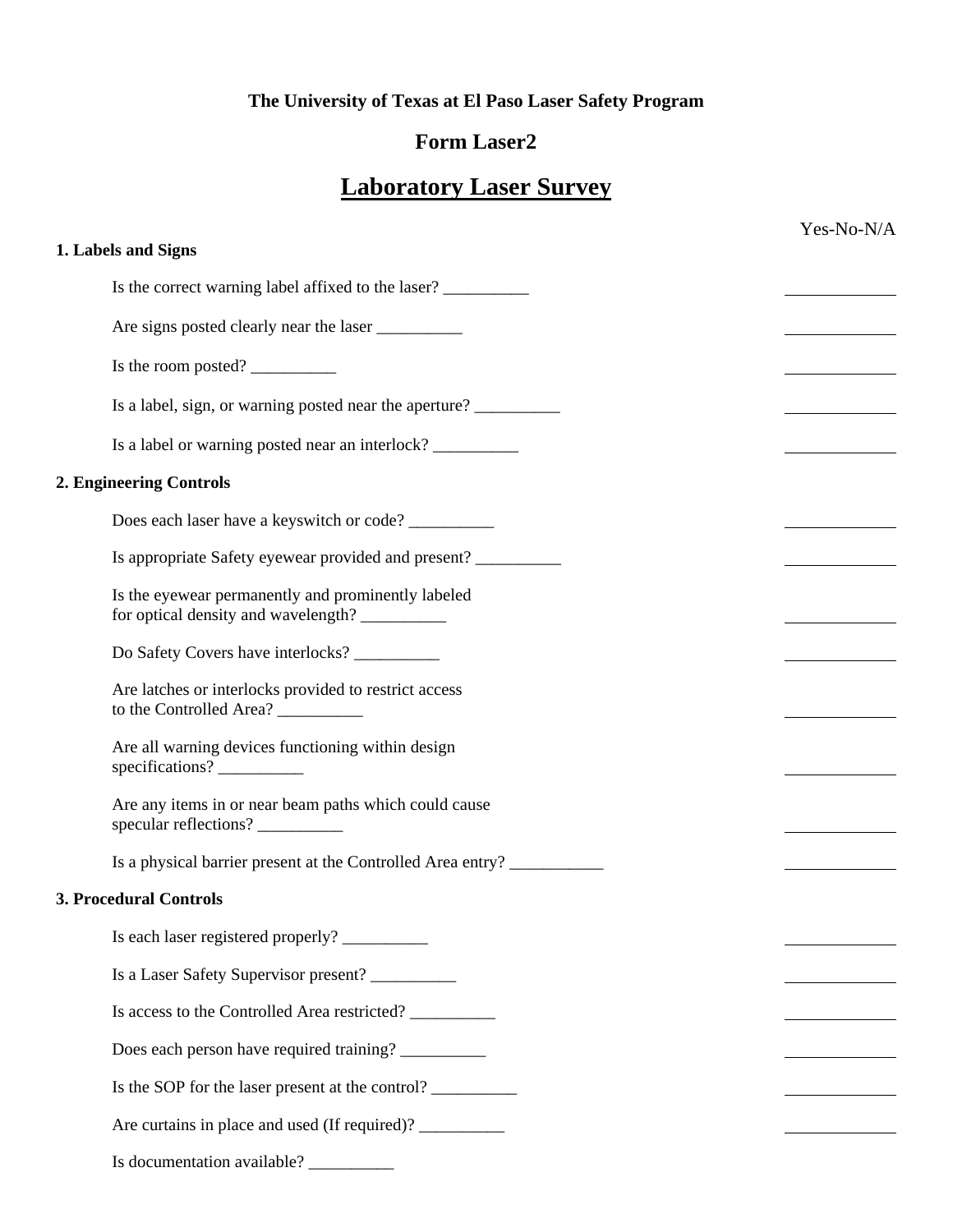# **Laser Registration Guidelines**

**Permittee** — for the purposes of laser registration this is a faculty or staff member at UT El Paso (excluding post-doctoral, graduate student, and undergraduate student appointments)

**Laser Safety Supervisor (LSS)** — this individual is the liaison between EHS and the laser users. The LSS may be the Permittee or a knowledgeable designee.

- 1. Each Class 3b and Class 4 laser in the possession of The University of Texas at El Paso (regardless of the actual owner of the laser) must be registered with UT El Paso's Environmental Health and Safety (EHS). The laser class is typically determined by the laser manufacturer and can be found on a label on the laser. If the laser is missing the label or it is "homemade," contact EHS to determine the classification.
- 2. Multiple lasers may be registered to a single Permittee. However, a single laser may not be registered to multiple Permittees. If a laser is to be transferred to another UT El Paso Permittee (or another institution), inform EHS of the change.
- 3. Class 3b and Class 4 lasers that are an integral part of a product that is classified as a Class 1, Class 2, or Class 3a laser product do not need to be registered.
- 4. Unique "Z" numbers will be assigned to Permittees by EHS. This Z number can be used in lieu of reentering Permittee and LSS information when registering multiple lasers to a single Permittee.
- 5. Contact EHS before sending any laser (all classes) to Surplus Property.

If you have comments or questions regarding this form or other laser safety issues, please call 915-747-7124 and ask to speak to someone in Laser Safety or e-mail us.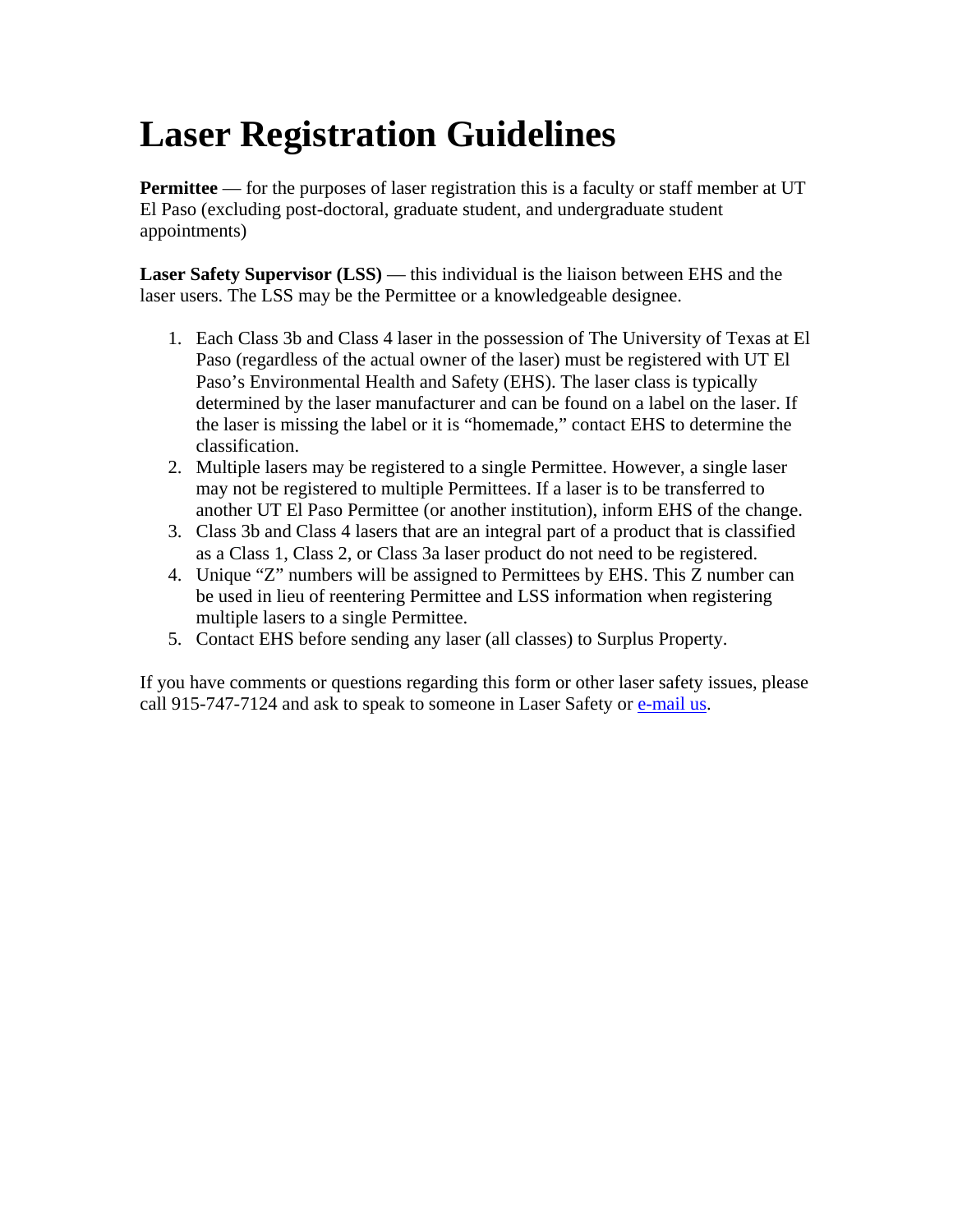# **Laser Permit Application**

Please see the Laser Registration Guidelines.

For a printable version of this form, contact us at 915-747-7124 or  $eh\&s@utep.edu$ .

## **Permittee**

| Dr.<br>Title:                                  |                                                |           |      |
|------------------------------------------------|------------------------------------------------|-----------|------|
| Name: First                                    | Middle                                         | Last      |      |
| E-mail                                         | <b>UT EID</b>                                  |           |      |
| Department                                     |                                                |           |      |
| Office Location(Bld & Room)                    |                                                | Mail Code |      |
| <b>Phone Numbers: Office</b><br>Alt            | Home                                           | Fax       | Cell |
|                                                | Check if your experiments use animal subjects. |           |      |
| <b>Comments/Notes</b>                          | Check if your experiments use human subjects.  |           |      |
|                                                | <b>Laser Safety Supervisor (LSS)</b>           |           |      |
| Name: First<br>E-mail                          | Middle                                         | Last      |      |
| Department                                     |                                                |           |      |
| Location (Bld. & Room)                         |                                                | Mail Code |      |
| <b>Phone Numbers: Office</b><br>Comments/Notes | Fax                                            | Cell      |      |
|                                                |                                                |           |      |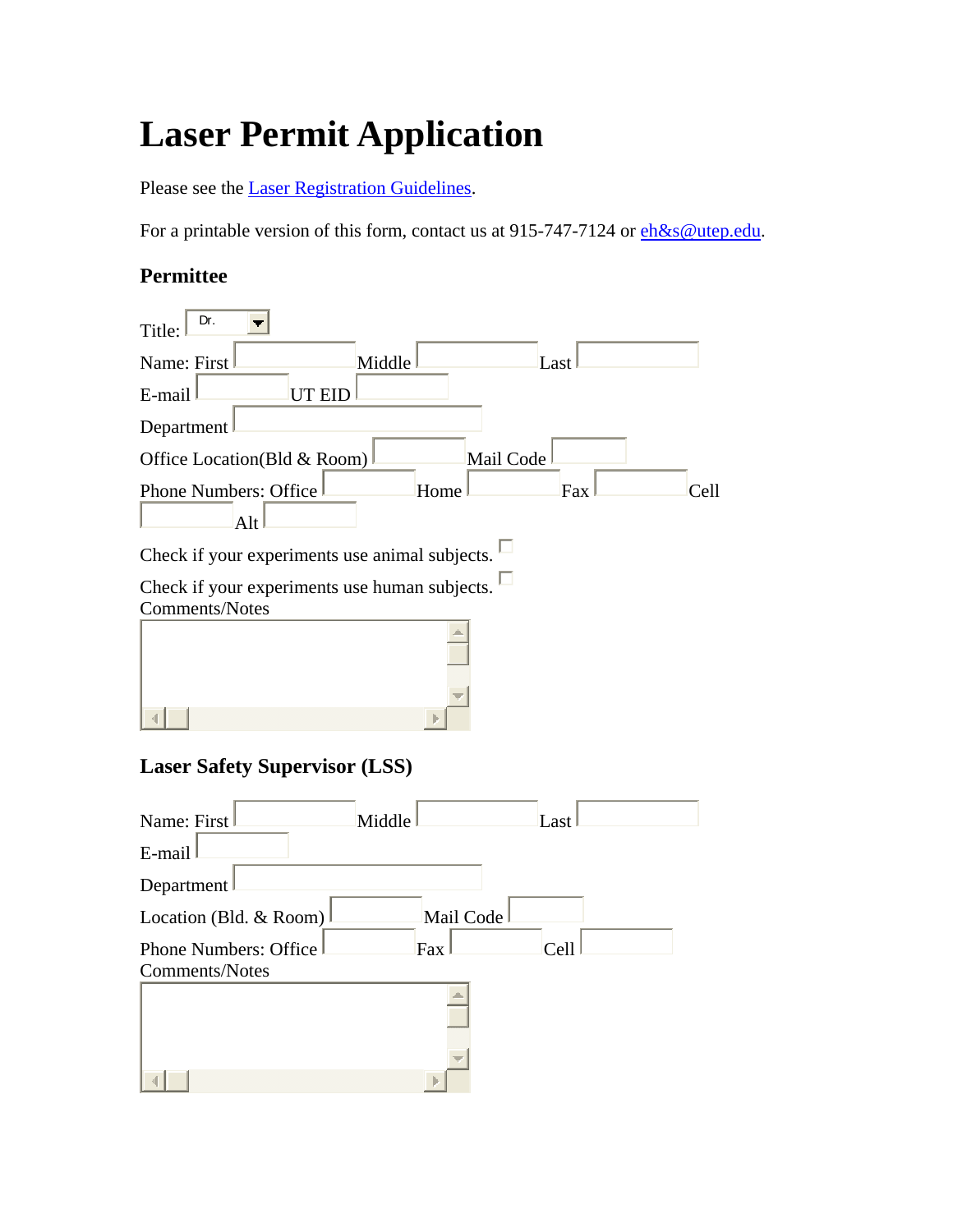## **Laser Information**

| Location                            | Location Phone      |                             |
|-------------------------------------|---------------------|-----------------------------|
| Coherent<br>Manufacturer            |                     |                             |
| Model                               | Serial #            | UT Inventory #              |
| Argon<br>Type:                      | 3b (IIIB)<br>Class: | Note: Class 1, 2, and 3a do |
| not require registration.           |                     |                             |
| Operating Wavelengths (nm): Typical |                     | Ranges                      |
| Beam Diameter at aperture (mm)      |                     | Beam Divergence (mrad)      |
| <b>CW</b><br>Mode of Operation      |                     |                             |

## **For CW**



# **For Pulse**

| Pulse Duration: Typical                 | Maximum           | Minimum |
|-----------------------------------------|-------------------|---------|
| fs<br>Units                             |                   |         |
| Repetition Rate: Typical<br>Hz<br>Units | Maximum           | Minimum |
| Energy/Pulse: Typical                   | Maximum           | Minimum |
| mJ<br>Units                             | Comments / Notes: |         |
|                                         |                   |         |
|                                         |                   |         |
|                                         |                   |         |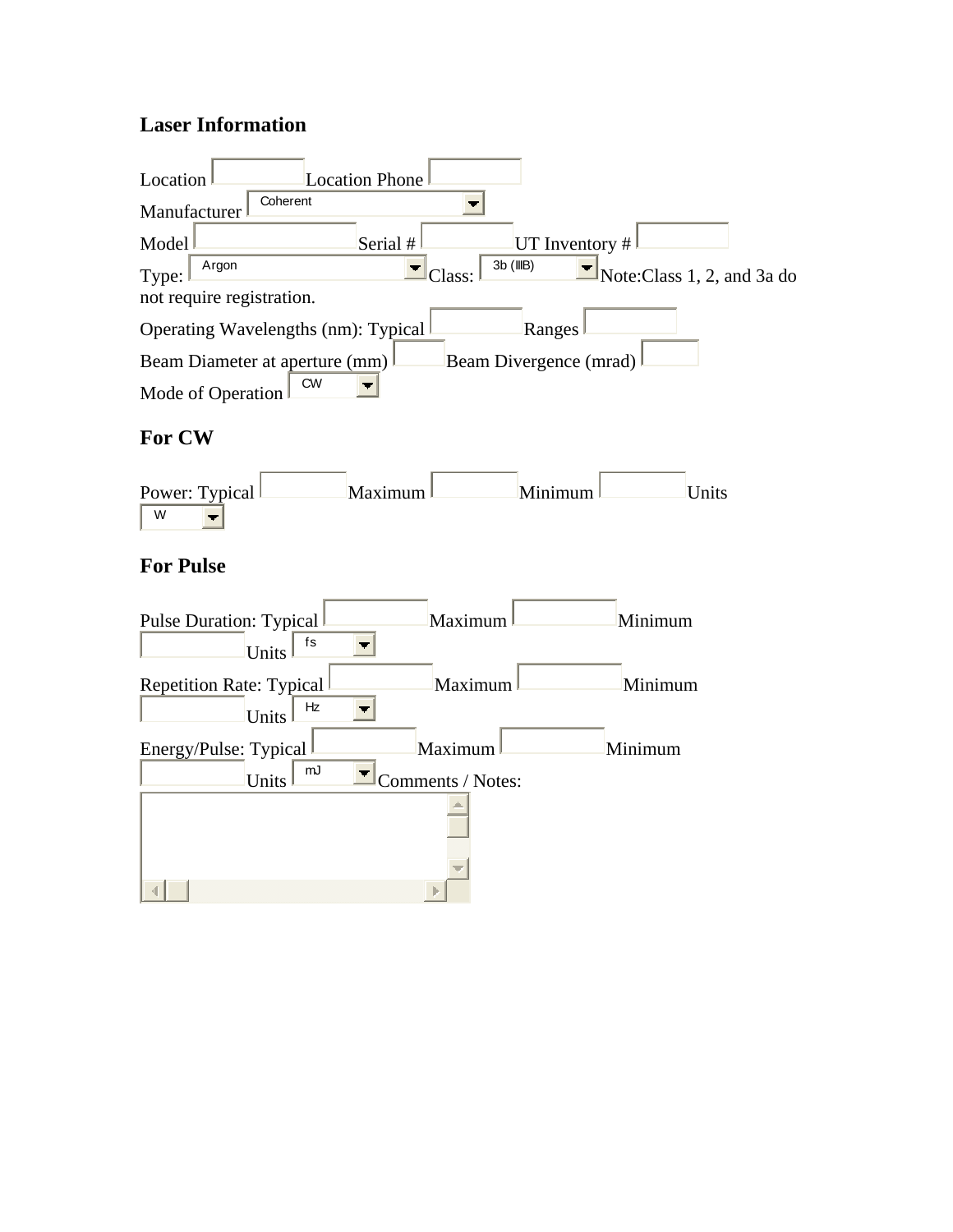# **LASER SAFETY**

## **INTRODUCTION**

Lasers have become increasingly important research tools in Medicine, Physics, Chemistry, Geology, Biology and Engineering. If improperly used or controlled, lasers can produce injuries (including burns, blindness, or electrocution) to operators and other personnel, including uninitiated visitors to laboratories, and cause significant damage to property. Individual users of all lasers must be adequately trained to ensure full understanding of the safety practices outlined in The University of Texas at El Paso Laser Safety Manual.

The Laser Safety procedures here at the University follow the requirements of the Texas Department of State Health Services, and the guidelines from the American National Standards Institute (ANSI) as specified in the ANSI Standards Z136.1, "The Safe Use of Lasers."

# **WHAT IS A LASER?**

LASER is an acronym that stands for Light Amplification by Stimulated Emission of Radiation. The energy generated by the laser is in or near the optical portion of the electromagnetic spectrum. Energy is amplified to extremely high intensity by an atomic process called stimulated emission. The term "radiation" is often misinterpreted because the term is also used to describe radioactive materials or ionizing radiation. The use of the word in this context, however, refers to an energy transfer. Energy moves from one location to another by conduction, convection, and radiation. The color of laser light is normally expressed in terms of the laser's wavelength. The most common unit used in expressing a laser's wavelength is a nanometer (nm). There are one billion nanometers in one meter (1 nm =  $1 \text{ X } 10$ -9 m). Laser light is nonionizing and includes ultra-violet (100-400nm), visible (400-700nm), and infrared (700nm-1mm).

## **ELECTROMAGNETIC SPECTRUM**

Every electromagnetic wave exhibits a unique frequency, and wavelength associated with that frequency. Just as red light has its own distinct frequency and wavelength, so do all the other colors. Orange, yellow, green, and blue each exhibit unique frequencies and wavelengths. While we can perceive these electromagnetic waves in their corresponding colors, we cannot see the rest of the electromagnetic spectrum.

Most of the electromagnetic spectrum is invisible, and exhibits frequencies that traverse its entire breadth. Exhibiting the highest frequencies are gamma rays, x-rays and ultraviolet light. Infrared radiation, microwaves, and radio waves occupy the lower frequencies of the spectrum. Visible light falls within a very narrow range in between.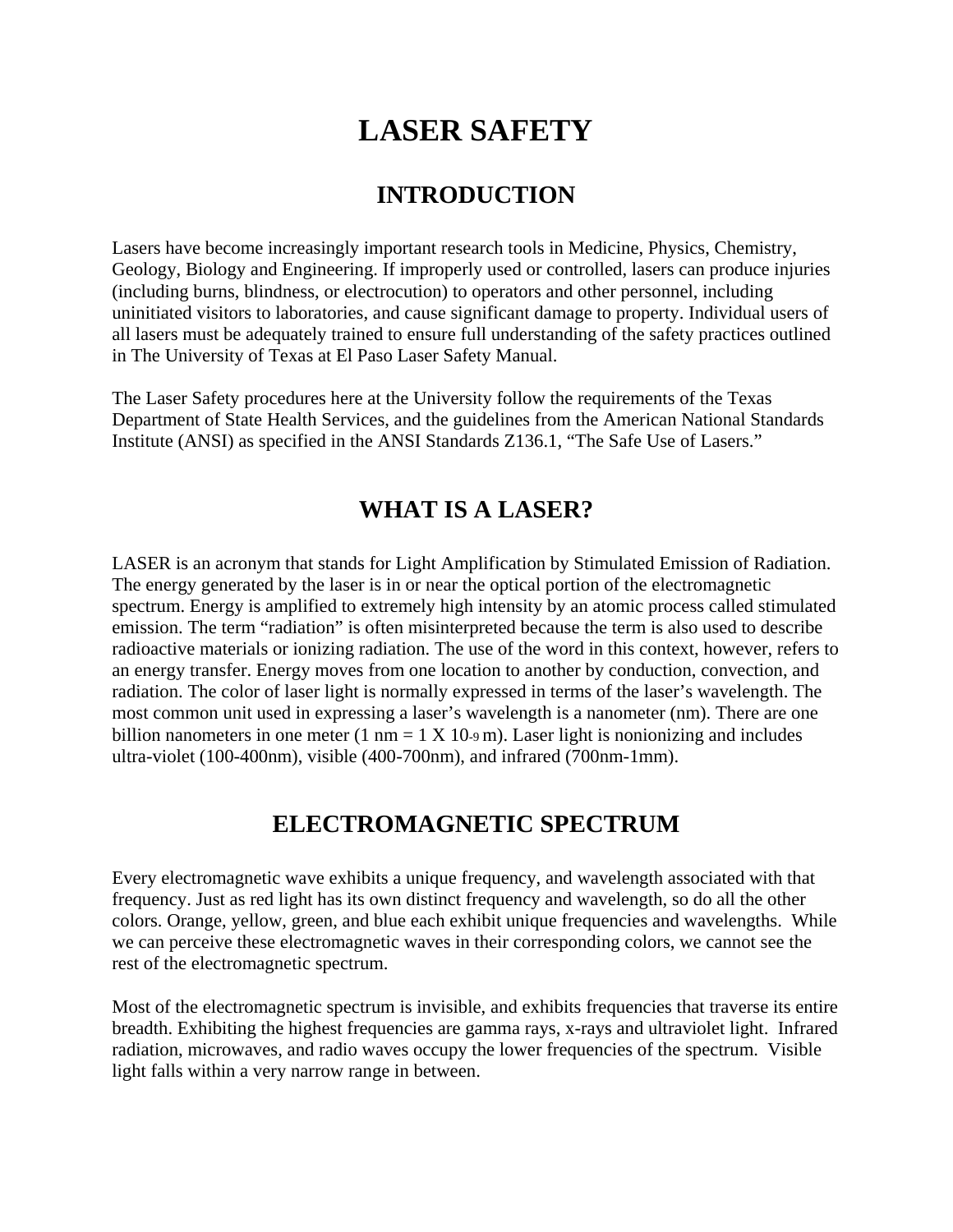# **LASER HAZARDS**

### **BEAM HAZARDS**

The laser produces an intense, highly directional beam of light. If directed, reflected, or focused upon an object, laser light will be partially absorbed, raising the temperature of the surface and/or the interior of the object, potentially causing an alteration or deformation of the material. These properties which have been applied to laser surgery and materials processing can also cause tissue damage.

In addition to these obvious thermal effects upon tissue, there can also be photochemical effects when the wavelength of the laser radiation is sufficiently short, i.e., in the ultraviolet or blue region of the spectrum. Today, most high-power lasers are designed to minimize access to laser radiation during normal operation. Lower-power lasers may emit levels of laser light that are not a hazard.

The human body is vulnerable to the output of certain lasers, and under certain circumstances, exposure can result in damage to the eye and skin. Research relating to injury thresholds of the eye and skin has been performed in order to understand the biological hazards of laser radiation. It is now widely accepted that the human eye is more vulnerable to injury than human skin. The cornea (the clear, outer front surface of the eye's optics), unlike the skin, does not have an external layer of dead cells to protect it from the environment. In the far-ultraviolet regions of the optical spectrum, the cornea absorbs the laser energy and may be damaged. At certain wavelength in the near-ultraviolet region and in the near-infrared region, the lens of the eye may be vulnerable to injury. Of greatest concern, however, is laser exposure in the retinal hazard region of the optical spectrum, approximately 400 nm (violet light) to 1400 nm (near-infrared) and including the entire visible portion of the optical spectrum. Within this spectral region collimated laser rays are brought to focus on a very tiny spot on the retina. In order for the worst case exposure to occur, an individual's eye must be focused at a distance and a direct beam or specular (mirror-like) reflection must enter the eye. The light entering the eye from a collimated beam in the retinal hazard region is concentrated by a factor of 100,000 times when it strikes the retina.

Therefore, a visible, 10 milliwatt/cm2 laser beam would result in a 1000 watt/cm2 exposure to the retina, which is more than enough power density (irradiance) to cause damage. If the eye is not focused at a distance or if the beam is reflected from a diffuse surface (not mirror-like), much higher levels of laser radiation would be necessary to cause injury. Since this ocular focusing effect does not apply to the skin, the skin is far less vulnerable to injury from these wavelengths.

### **NON-BEAM HAZARDS**

In addition to the direct hazards to the eye and skin from the laser beam itself, it is also important to address other hazards associated with the use of lasers. These non-beam hazards, in some causes, can be life threatening, e.g. electrocution, fire, and asphyxiation. The only fatalities from lasers have been caused by non-beam hazards.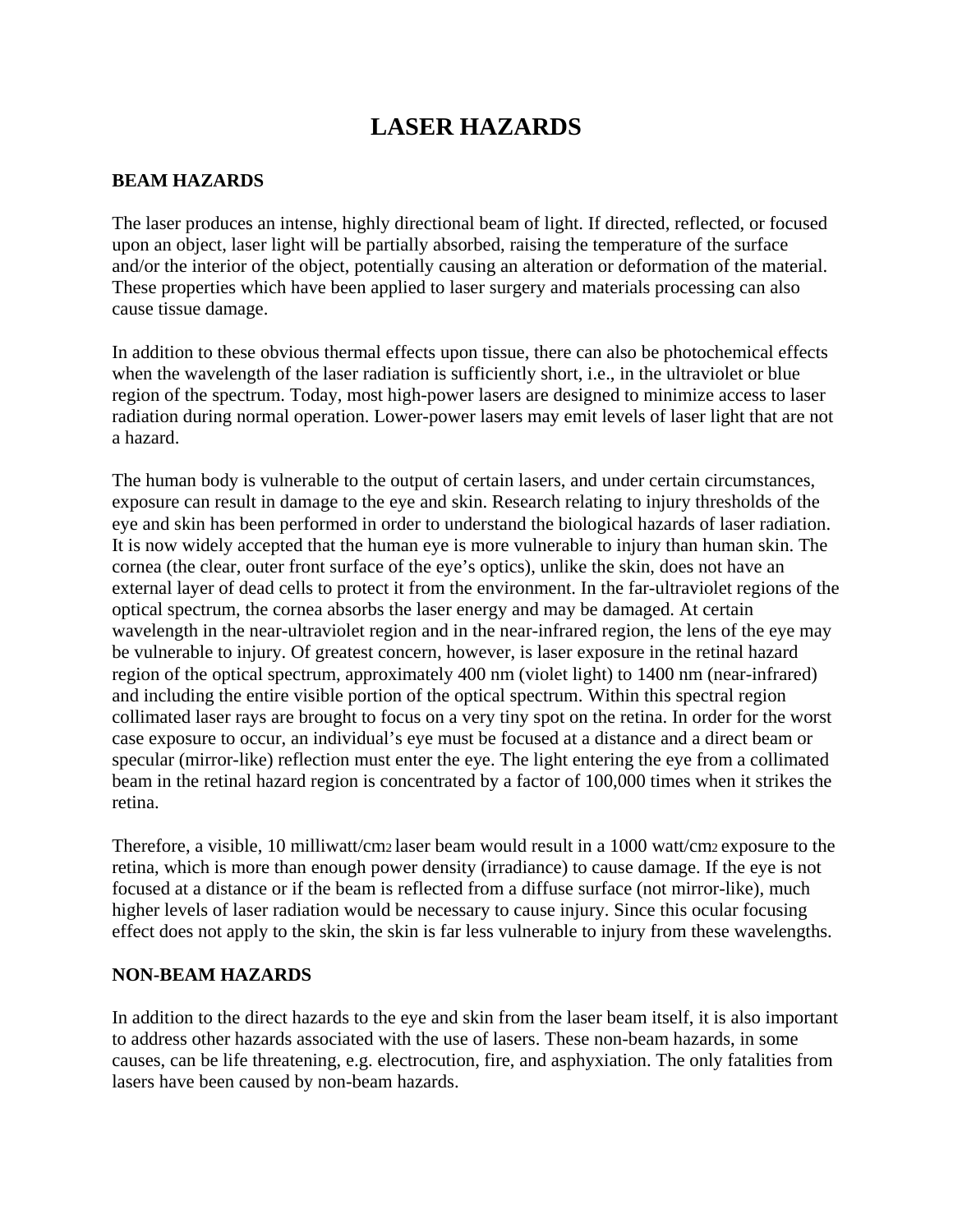### CHEMICAL HAZARDS:

- Compressed gases care should be taken with tanks of compressed gas
- Fumes from lasing of target material industrial hygiene considerations should be address to determine adequate ventilation

• Laser dyes or solvents – may be toxic or carcinogenic and should be handled appropriately

### ELECTRICAL HAZARDS:

- Power supplies high voltage precautions should be designed to prevent electrocution
- Voltages greater than 15 kV may generate x-rays

NON – BEAM OPTICAL HAZARDS:

• Ultraviolet radiation – can cause burns to skin or corneas of eyes

### EXPLOSION HAZARDS:

• Some lamps and capacitor banks – should be enclosed or protected to avoid injury to personnel in the event of explosion

• Personnel should be protected should lasing of the target material create flying fragments

FIRE HAZARDS:

• Electrical components, gases, fumes and dyes – can constitute a fire hazard; use of flammables should be avoided, and flame resistant enclosures should be used

# **CLASSIFICATION OF LASERS**

Lasers are divided into a number of classes depending upon the power or energy of the beam and the wavelength of the emitted radiation. Laser classification is based on the laser's potential for causing immediate injury to the eye or skin and/or potential for causing fires from direct exposure to the beam or from reflections from diffuse reflective surfaces. Since August 1, 1976, commercially produced lasers have been classified and identified by labels affixed to the laser. In cases where the laser has been fabricated in house or is otherwise not labeled, Radiation Safety should be consulted on the appropriate laser classification and labeling. Lasers are classified using physical parameters of the laser, power, wavelength, and exposure duration.

### **Class 1 lasers**

Class 1 lasers are considered to be incapable of producing damaging radiation levels, and are therefore exempt from most control measures or other forms of surveillance. Example: Laser printers and CD players.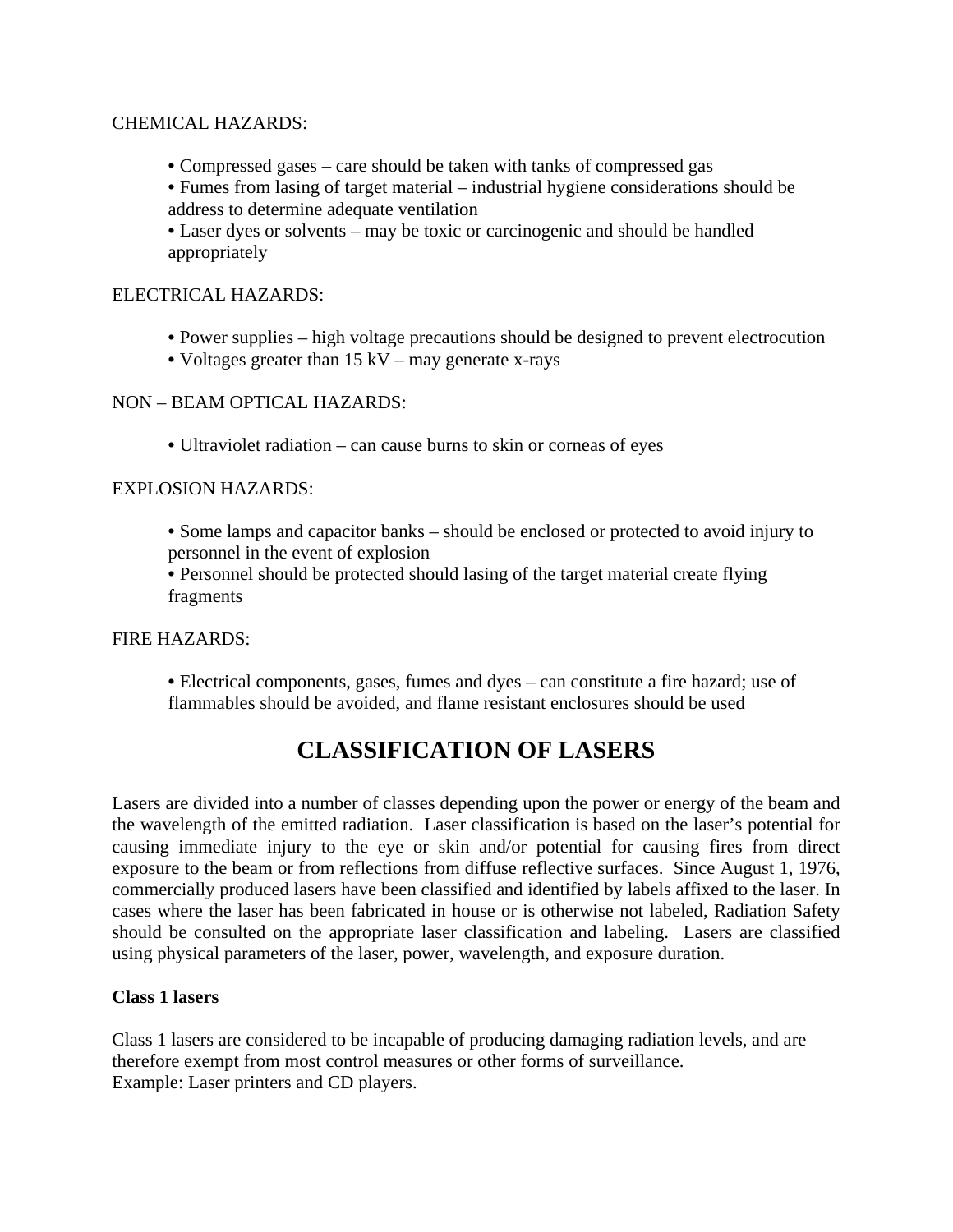### **Class 2 lasers**

Class 2 lasers emit radiation in the visible portion of the spectrum, and protection is normally afforded by normal human aversion response (blink reflex) to bright radiant sources. In general, the human eye will blink within 0.25 seconds when exposed to Class 2 laser light. This blink reflex provides adequate protection. However Class 2 lasers emit laser light in the visible range and are capable of creating eye damage through chronic exposure. Examples: Laser pointers, surveying lasers.

Class 2a laser are special-purpose lasers not intended for viewing. Their power output is less than 1 mW. This class of lasers causes injury only when viewed directly for more than 1,000 seconds. The 1,000 seconds is spread over an 8-hour day, not continuous exposure. Example: Many bar-code readers fall into this category.

### **Class 3 lasers**

Class 3a laser are those that normally would not produce injury if viewed only momentarily with the unaided eye. They may present a hazard if viewed using collecting optics, e.g., telescopes, microscopes, or binoculars.

Example: HeNe laser above 1 milliwatt but not exceeding 5 milliwatts radiant power, or some pocket laser pointers.

Class 3b laser light will cause injury upon direct viewing of the beam and specular reflections. Example: Visible HeNe laser above 5 milliwatts but not exceeding 500 milliwatts radiant power.

### **Class 4 lasers**

Class 4 lasers include all lasers with power levels greater than 500 mW radiant power. They pose eye hazards, skin hazards, and fire hazards. Viewing of the beam and of specular reflections or exposure to diffuse reflections can cause eye and skin injuries. All of the control measures explained in this training must be implemented. Example: Most Nd:YAG Lasers.

## **EYE PROTECTION**

Laser protective eyewear is specific to the types of laser radiation in the lab. Each laser laboratory must provide laser-specific appropriate eye protection for persons working with the laser. Windows where Class 2, 3, or 4 beams could be transmitted causing hazards in uncontrolled areas shall be covered or otherwise protected during laser operation. The following guidelines are suggested for maximum eye protection.

• Whenever possible confine (enclose) the beam, provide non-reflective, nonflammable beam stops, to minimize the risk of accidental exposure or fire. Use fluorescent screens or secondary viewers to align the beam; avoid direct intrabeam exposure to the eyes.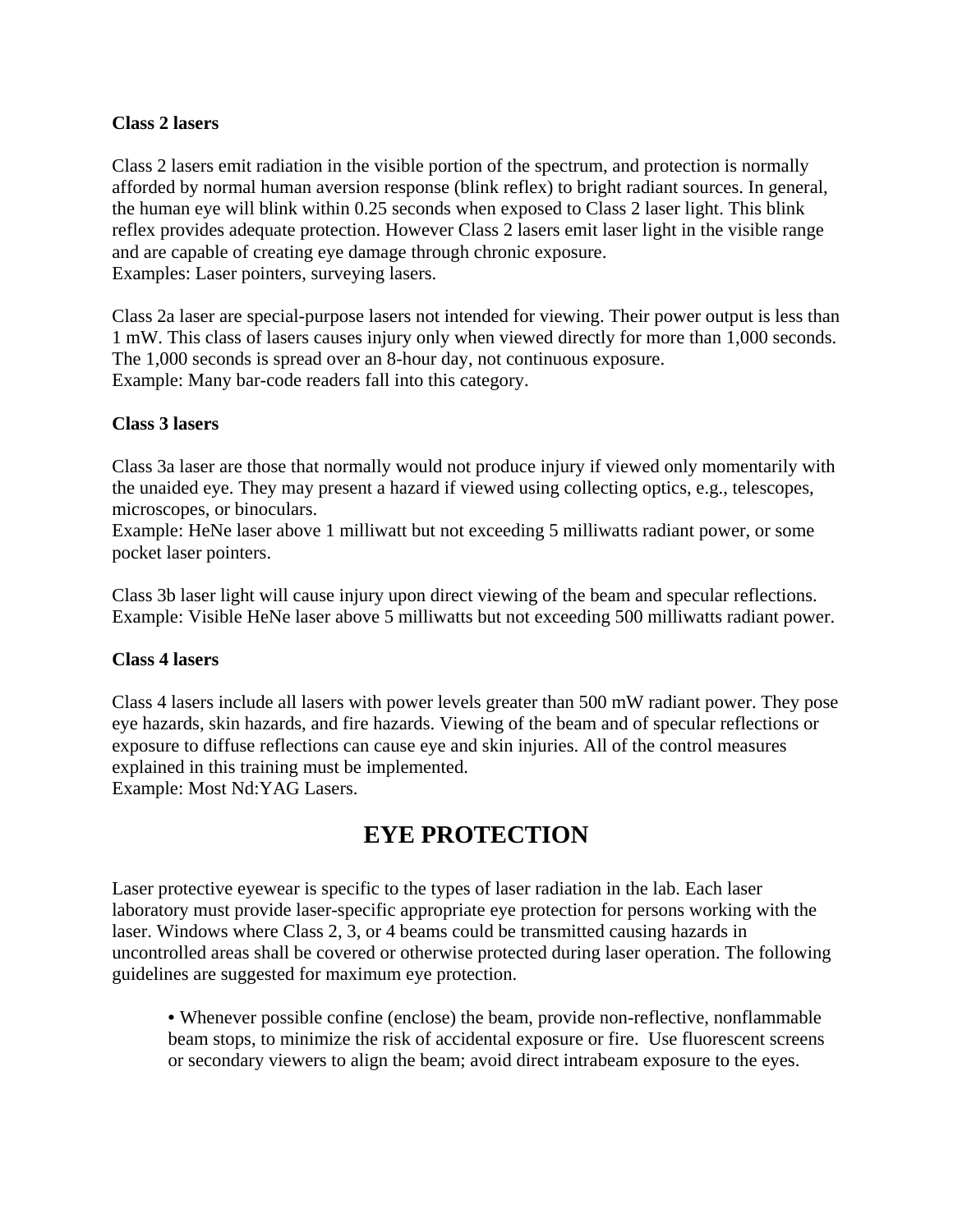• Use the lowest power possible for beam alignment procedures. Use lower class lasers for preliminary alignment procedures, whenever possible. Keep optical benches free of unnecessary reflective items.

• Confine the beam to the optical bench unless necessary for an experiment, e.g., use barriers at side of benches or other enclosures. Do not use room walls to align Class 3b or 4 laser beams.

• Use non-reflective tools. Remember that some tools seem to be non – reflective for visible light may be very reflective for non – visible spectrum.

• Do not wear reflective jewelry when working with lasers. Metallic jewelry also increases electrocution hazards.

Always wear protective glasses whenever working with Class 4 lasers with open beams or when reflections can occur.

In general, laser glasses may be selected on the basis of protecting against reflections - especially diffuse reflections, and providing protection to a level where the natural aversion reflex will prevent eye injuries, unless intrabeam viewing is required.

Generally, protective eyewear may be selected to be adequate to protect against stray reflections. Wearing such glasses allows some visibility of the beam, preventing skin burns, making it more likely that persons will wear the eye protection. Also, the increased visibility afforded by this level of protection decreases potential for other accidents in the lab, i.e., tripping, etc. Factors to consider in selection of Laser Protective eyewear include the following:

- Wavelength(s) or spectral region(s) of laser radiation
- Optical density at the particular wavelength(s)
- Maximum irradiance (W/cm2) or beam power (W)
- Type of laser system
- Power mode, single pulse, multiple pulse, or continuous wave (cw)
- Possibilities of reflections, specular and diffuse
- Field of view provided by the design
- Availability of prescription lenses or sufficient size of goggle frames to permit wearing of prescription glasses inside of goggles.
- Comfort
- Ventilation ports to prevent fogging
- Effect upon color vision
- Impact resistance
- Ability to perform required tasks while wearing eyewear

Since laser protective eyewear is subject to damage and deterioration, the lab safety program should include periodic inspection of these protective items.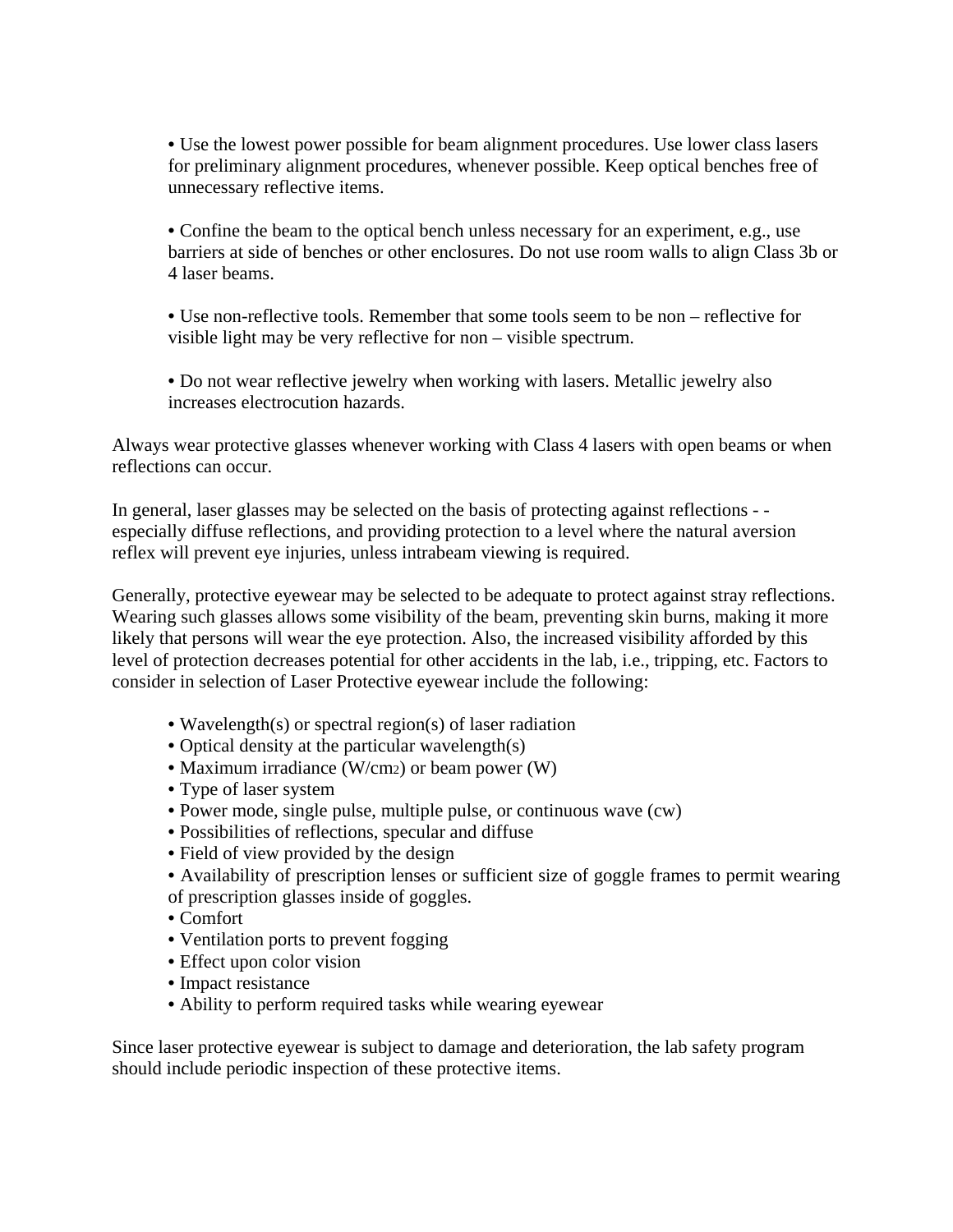# **ENGINEERING CONTROLS FOR LASER SYSTEMS**

It is required at The University of Texas at El Paso that lasers shall not be modified to defeat the engineering safeguards without review and approval of the Laser Safety Officer to ensure that appropriate controls are instituted. Appropriate design standards for laser system are as follows:

• Laser should be equipped with a protective housing, an aperture that is clearly identified, and a clearly marked switch to deactivate the laser or reduce its output to less than maximum permissible exposure (MPE). If this is not possible, Radiation Safety should be consulted to assess the hazards and to ensure that appropriate controls are in place. Such controls may include, but are not limited to the following:

- Access restriction
- **Eye** protection
- Barriers, shrouds, beam stops, etc.
- Administrative and/or procedural controls
- Education and training

• Protective housings should be interlocked for Class 3a, 3b and 4 lasers.

• A keyed master switch or password protected operating computer should be provided for Class 3b and 4 lasers. Lasers should be disabled by removing the key when the laser is not in use for prolonged periods.

• Viewing ports and collecting optics shall provide adequate protection to reduce exposure at viewing position to below the MPE level. (Classes 2, 3a, 3b, or 4).

• If the beam path is not enclosed, then the Nominal Hazard Zone (NHZ), the areas where the exposure level exceeds maximum permissible exposure level, need to be assessed and a controlled area established.

• Commercially manufactured Class 3b and Class 4 lasers must come equipped with a connection for external interlocks.

• Laser beams should be terminated in a suitable "beam stop." Most laser heads come equipped with a permanently attached stop or attenuator, which will lower the beam power to less than the MPE at the aperture from the housing. Additional beam stops may be needed in the beam path to keep the useful beam confined to the experimental area.

It may not always be possible to equip laboratory-fabricated lasers with single master switches or key switches or other safety devices required for lasers, which are available readily on the market. Fabricators of these devices are expected to incorporate the functional equivalent of such safety features when they build a device.

# **CONTROL OF LASER AREAS**

In many campus research areas the requirements for controlled laser areas have been interpreted to mean that the doors must be locked, or interlocked, and proper warning indication provided at the entrance to the area when the laser is operating, unless the area just inside the door is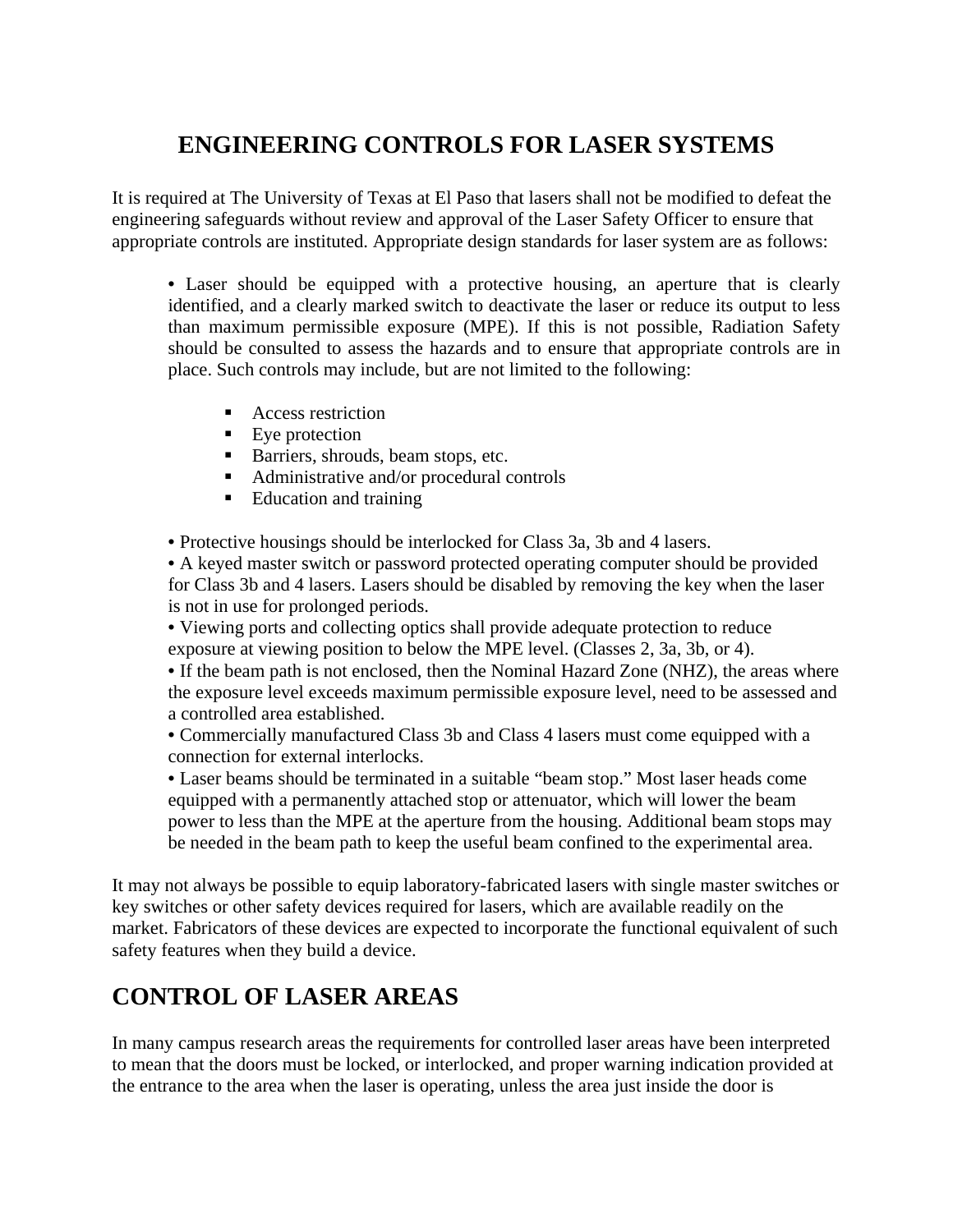protected by a barrier as described below. Proper protective eyewear must be available at the entrance.

For Class 4 lasers that have open beams, the ANSI Standards call for interlocked doors or devices that turn-off or attenuate the laser beam in the event of an unexpected entry into an area. An alternative method of protection is to provide a suitable barrier (screen or curtain) just inside the door or wherever most appropriate to intercept a beam or scatter so that a person entering the room cannot be exposed above the MPE limits.

Procedural methods may be used to control entry as an alternative to engineered interlocks, provided the above conditions are met and all personnel have been trained in laser safety, and protective equipment is provided upon entry. Other conditions related to control of laser areas include the following:

- Keep the exposure at the entryway below MPE by use of a barrier inside of the door. Do not direct the laser beam toward the entry.
- Use shields and barriers around the laser work area so that the beam, reflections and scatter are contained on the optical table. Try to keep the unenclosed beam path out of the normal eye-level zone. (The normal eye-range is from 4 to 6 feet from the floor.)
- Ensure that only diffuse reflection materials are in or near the beam path to minimize the chance of specular reflections.
- Ensure that locks or interlocks do not prevent rapid egress from the area in the event of an emergency situation.
- Have lighted warning signs (preferably flashing) and/or audible signals to indicate when a Class 4 laser is energized and operating. Signage must clearly explain the meaning of the lights.

Unauthorized persons are to be prevented from entering an area if the beam is not contained, i.e., exposure levels at the room entrance may exceed the MPE. Locks can be used to secure the room (egress should not be impeded). Locks and warning lights should activate when the laser is "ON." **It is essential that the locks not impede exit from the room in case of emergency. Therefore, slide bolts and dead bolts are not acceptable locks.** 

Many laser systems have an electrical connection for interlocks which can serve as a mechanism to link warnings and door locks to laser operation. The connections can also be used for door interlocks (to shut off the laser beam) if the door is opened. Momentary by-passes and timers can be used to permit controlled entry. The connections between the laser and warnings and lock system should be low voltage. Also, users shall inspect the warning and access control devices periodically as a part of the overall safety program. The University of Texas at El Paso does not require that the laser power supply be shut off by an interlock unless the beam cannot be effectively blocked.

Laser areas shall be designed so that beams cannot exit from the area at levels exceeding the MPE. Provide suitable barriers that will attenuate the beam. Check for leakage of stray beams around doors or barriers.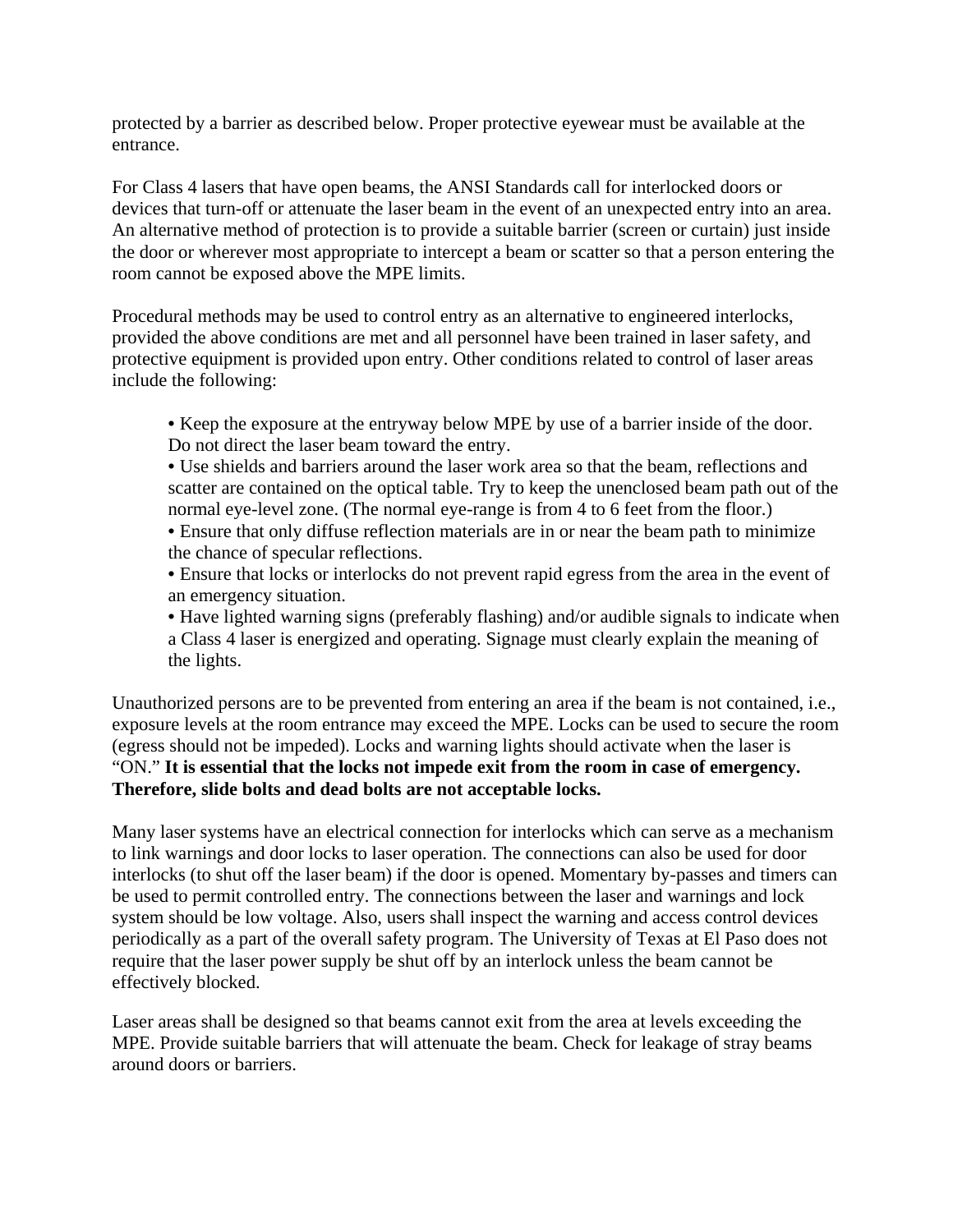# **POSTING AND WARNING SYSTEMS FOR LASER CONTROLLED AREAS**

Entrances to laser areas are to be posted in accordance with 25 Texas Administrative Code 289.301. In particular, areas where Class 3b or 4 lasers are used must be secured against persons accidentally being exposed to beams, and be provided with a proper warning indication. All windows, doorways, and portals should be covered or restricted to reduce transmitted laser levels below the MPE. Radiation safety will provide advice on appropriate signs for posting laser areas and controlling laser areas.

The term "proper warning indication" generally means that an illuminated warning sign is outside of the area. Preferably the light should be flashing and lit only when the laser is on. (When a Class 3 or 4 laser is left on and the personnel leave the room, the door shall always be locked.) Lights alone do not suffice as adequate warning, unless the light is clearly posted as to its meaning. A well-designed warning light should have redundancy, e.g., two lights, a "safe" light when the laser is off, or two lamps, wired in parallel, in the "laser on" signal. Personnel who do not read English language, and who may need to enter areas where lasers are used are to be given appropriate instruction as to the meaning of warning signs and labels. Radiation safety will assist in obtaining translations of warning signs.

## **ANCILLARY HAZARDS**

### **X-rays**

Some of the high voltage systems with potentials greater than 15 kV may generate x-rays at significant dose rates. Plasma systems and ion sources operated at high voltages should also be checked for x-rays. High power electron pump excimer lasers can generate significant x-ray levels. These devices need to be checked by Radiation Safety upon installation to ensure adequate shielding is included.

Free electron lasers are driven by powerful devices which are regulated radiation-producing machines. All users of these devices are required to have training addressing the ionizing radiation hazards and the protection systems and procedures associated with these devices.

### **Plasma radiation**

Materials can be made incandescent when exposed to laser radiations. These incandescent spots are very bright and cause serious photochemical injuries to the eyes. The laser protective eyewear may not protect against such exposures. View such spots through suitable filters; use video cameras, etc., as may be appropriate.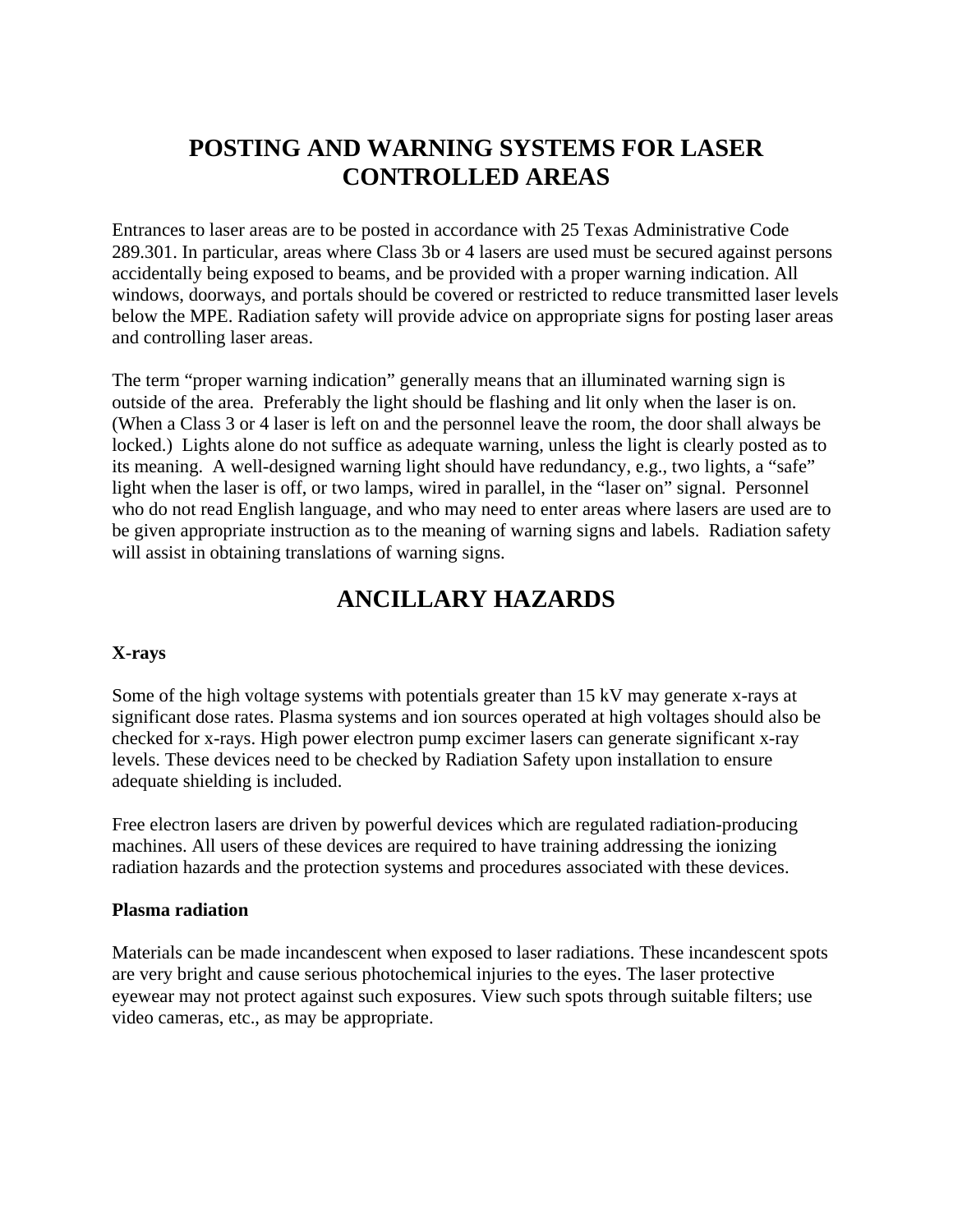### **Fires**

Keep flammables out of the beam. Segregate and properly store reactive reagents in the lab. Keep a fire extinguisher of the proper class readily accessible in the area.

### **Chemicals**

Fumes produced when laser radiation vaporizes or burns a target material, whether metallic, organic, or biological may be hazardous. Adequate ventilation must be provided. Many dyes and solvents used with lasers are toxic; some may be carcinogenic. Potential exposures to dyes and solvents are most likely to occur during preparation. Failure of the dye laser's pressure system can also expose personnel, and can cause fires.

- During solution preparation, dye and solvent mixing should be done inside a chemistry fume hood.
- Gloves, lab coats, and eye protection should be worn. Avoid skin contact.
- During dye laser disassembly, use proper personal protective equipment and be alert to contaminated parts, e.g., dye filters. Be sure to cap off dye solution lines.
- Don't smoke, eat, or drink in chemical use areas.
- Dye pumps and tubing/pipe connections should be designed to minimize leakage. Pumps and reservoirs (notorious for leaking) should be set inside spill pans. Tubing/pipes systems should be pressure-tested prior to using dye solutions and periodically thereafter. Dye solutions can be corrosive. Stainless steel heat exchangers are recommended.
- For waste disposal and spills, emphasis should be placed upon solvent characteristics since dye concentrations are low.
- Keep all containers of solvent, solutions, and dyes tightly closed, clearly labeled, and stored in a cool, dry place. Keep oxidizers away.

### **Hazardous Gases and Cryogenic Materials**

Compressed gases present significant hazards if proper handling, manifolding and storage precautions are not followed. Some gases may also require special ventilation. Gas cylinders must be properly secured to prevent falling. Such tanks can become high velocity projectiles and can cause significant property damage and injuries.

Wear appropriate protective clothing and face shields when handling liquid nitrogen (LN2) or other cryogenic materials. Exposure to the liquid or the cold gas can cause severe frostbite. Liquid nitrogen can condense oxygen from the air and cause enhanced fire or explosion hazards. LN2 and inert gases can displace air in a room or confined area and cause asphyxiation. Good ventilation is required in areas where these gases and cryogenic liquids are used.

### **Electrical Safety**

Most laser systems involve high potential, high current electrical supplies. The most serious accidents with lasers have been electrocutions. There have been several fatalities related to lasers nationwide. Make sure electrical systems are off and locked out and that high-energy capacitors are fully discharged prior to working on a system. The system should be shorted during repair or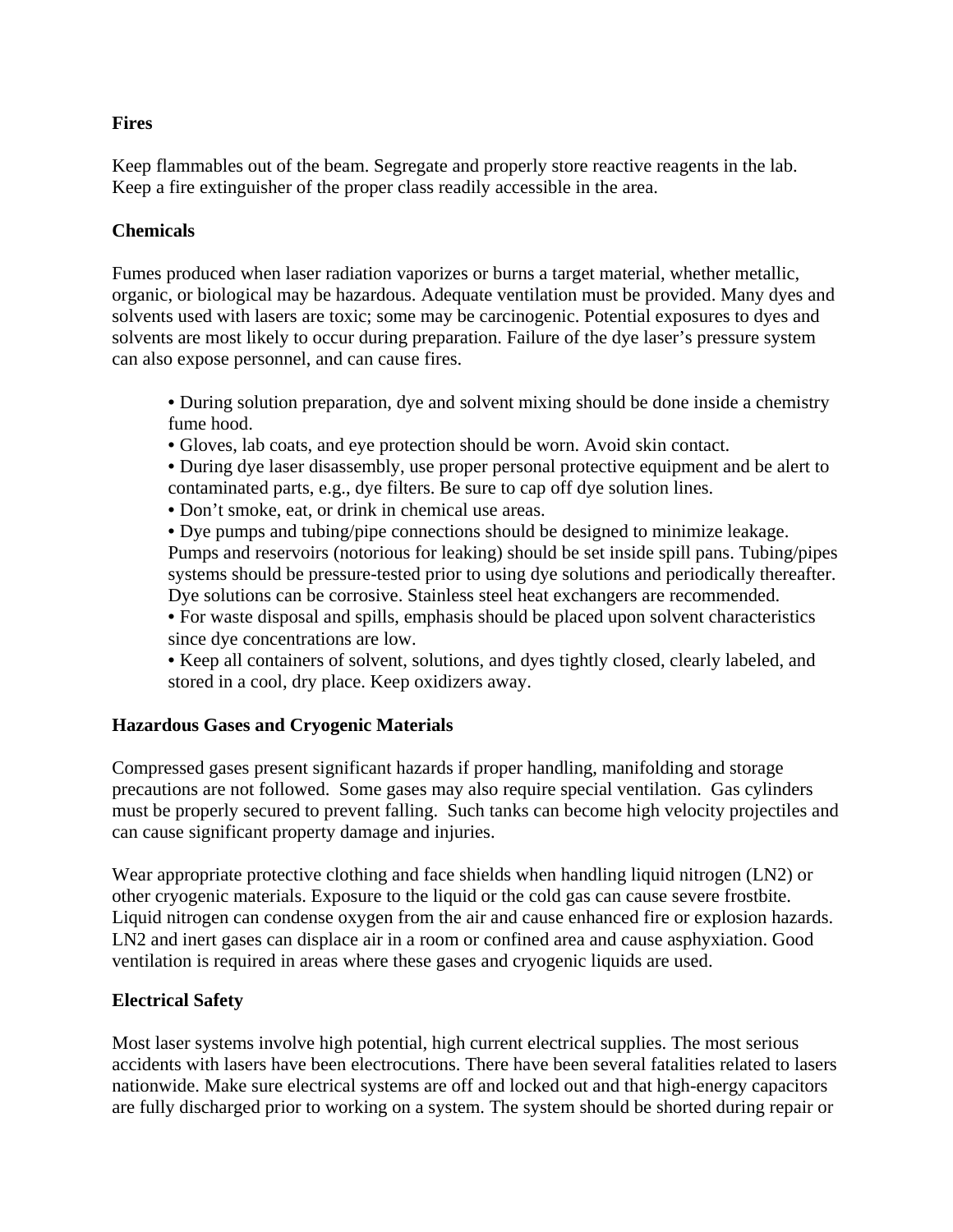maintenance procedures to prevent accidental charging and discharge. The discharge of large capacitors requires proper equipment and procedures because significant levels of stored energy can be released as heat or mechanical energy.

• Class 3b and 4 lasers should have a separate circuit and local disconnect switch for the circuit.

• Label and post electrical hazards. Clearly identify the main switches to cut-off power. Before working on the laser, de-energize the machine. Positively disconnect it. If there is more than one source of power, disconnect them all. Lock out and tag the disconnect switches so that power is not reconnected while you are working on the laser.

• It is good practice to have at least two persons in an area while working on high energy power systems.

• Keep cooling water connections away from main power and high voltage outlets and contacts. Use double hose clamps on cooling water hoses. Inspect cooling water hoses and connections, and power cables and connectors periodically as part of a regular equipment inspection.

• In labs where laser power supplies are opened or serviced by lab personnel, staff should be trained in cardiopulmonary resuscitation.

# **INVENTORY, ACQUISITION AND TRANSFER (DISPOSAL)**

### **Acquisition**

Class 3b and 4 lasers must be registered with the Texas Department of State Health Services. Send a copy of purchase order for Class 3b or 4 lasers to Radiation Safety. Radiation Safety has the responsibility to periodically visit laser labs to ensure that regulations are being followed. Radiation Safety also needs to know where such lasers are located. If a Class 3b or 4 laser is fabricated in the lab, send a note describing the laser (See Below) to the Office of Radiation Safety.

Note that laser systems that are purchased (or those that are built in any lab on campus and transferred to other users) must meet manufacturing certification requirements. It is the Registrant's responsibility to fulfill the certification requirements.

### **Inventory**

Laser Registrants are responsible for keeping a list of Class 3b and Class 4 lasers under their control. This inventory must be forwarded to Radiation Safety.

The inventory requires the following information:

- Manufacturer:
- Model (laser head):
- Serial No:
- Type: (Argon, CO2, HF, Dye, ect.)
- Power:
- Beam diameter: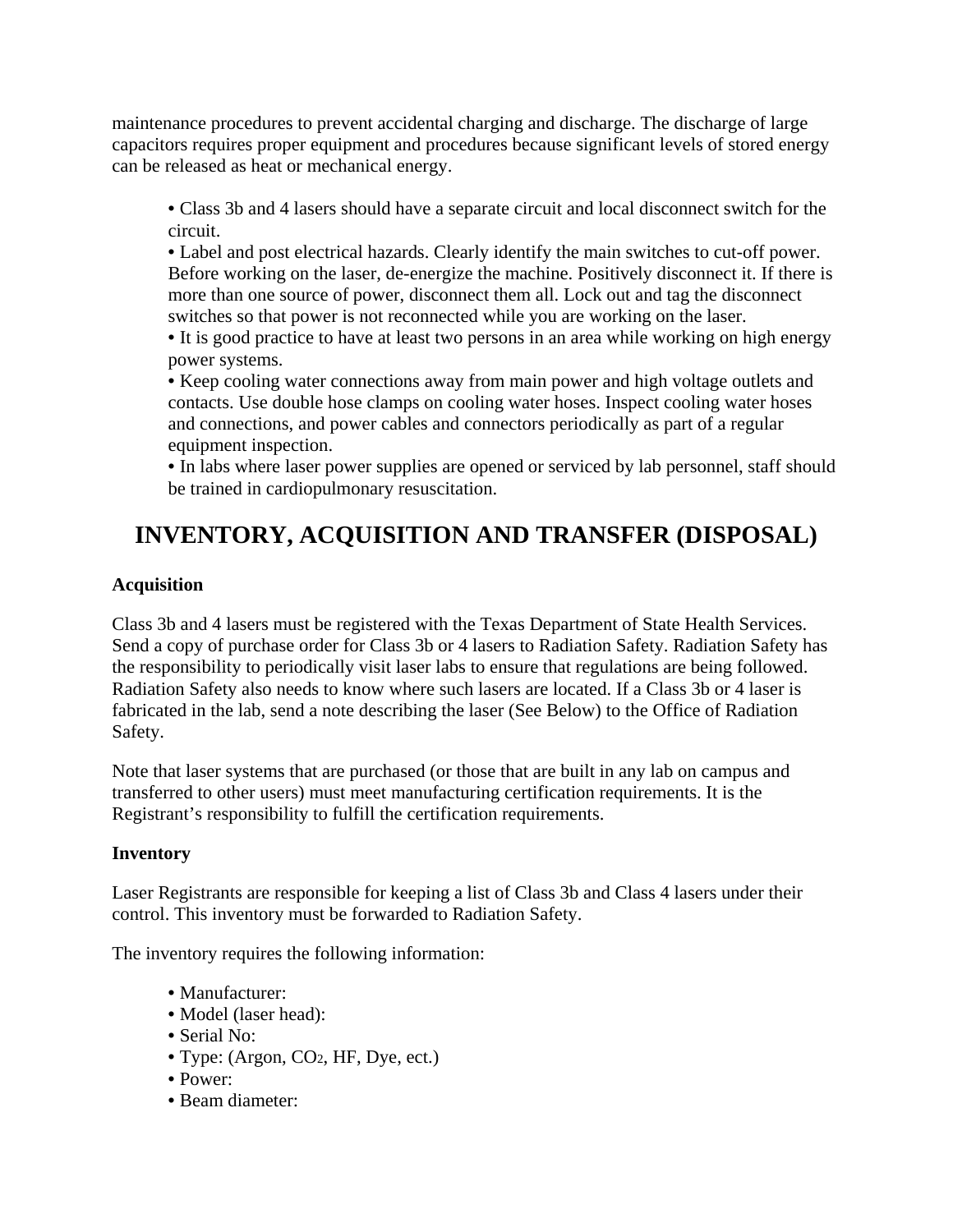- $\bullet$  CW:
- Pulsed: (pulse rate)
- Location: (building, room)
- Person Responsible:

### **Disposal**

Lasers cannot be sold, donated, or transferred off campus without prior authorization from Radiation Safety.

Lasers must be rendered inoperative and any hazardous material (contaminated dye cell, etc.) must be removed before disposal.

A note shall be sent to Radiation Safety stating the laser was disposed of on this date and is no longer on campus. This will allow Radiation Safety to take the laser off the inventory for that lab.

### **Transfer On-campus**

Transfer of a Class 3b or 4 laser to a person who does not have appropriate training, who does not understand the hazards of the laser, and who does not have proper protective equipment could result in injuries and is prohibited by Radiation Safety. The transferor should obtain assurance from the recipient that the recipient is qualified to own and safely operate the laser. The parties should consult Radiation Safety for information on laser hazards and safeguards, the necessary qualifications of the recipient, and the transfer on the inventory from transferor to the recipient.

## **TRAINING**

Only qualified and trained employees may operate Class 3b and 4 lasers. To be qualified, a laser operator must meet both the training requirements outlined below, and operational qualifications established by Radiation Safety. The Laser Registrant is responsible for ensuring that all persons who work in areas where Class 3b or 4 lasers are used are provided with appropriate training and written safety instructions (work rules), so that the workers can properly utilize equipment and know and follow safety procedures.

Radiation Safety assesses safety training during periodic site visits. The University of Texas at El Paso requires that appropriate safety training be provided before the persons are permitted to operate a laser without supervision. Completion of the training must be documented. For personnel who work with Class 3b and 4 lasers, the training will included the following topics:

- The biological effects of laser radiation
- The physical principles of lasers
- Classification of lasers
- Basic safety rules
- Use of protective equipment
- Control of related hazards including electrical safety, fire safety, and chemical safety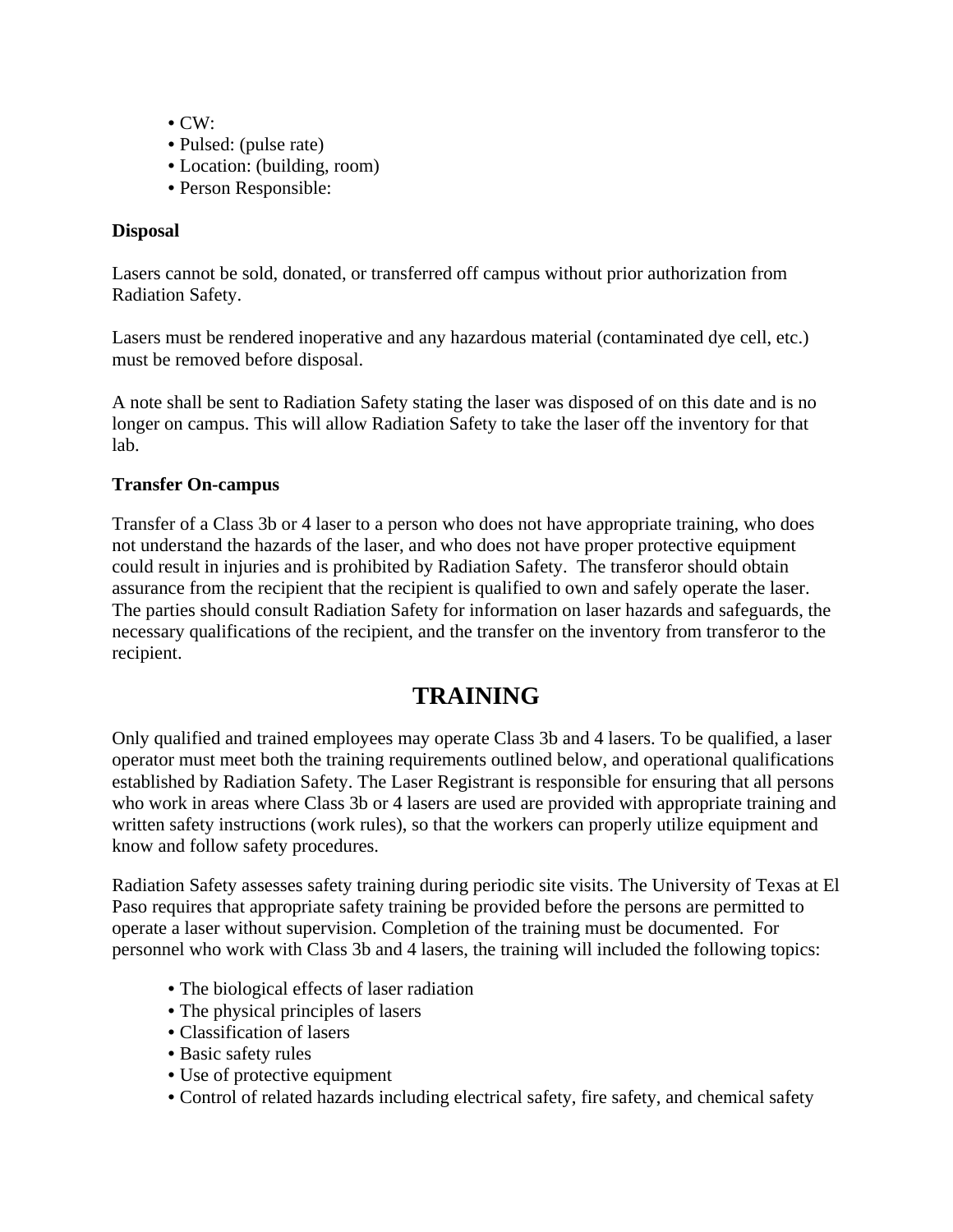• Emergency response procedures

Because of the hazard of electrocution, it is a recommendation that the lab personnel take a course in cardiopulmonary resuscitation (CPR) and proper rescue techniques to follow in the event of electrocution.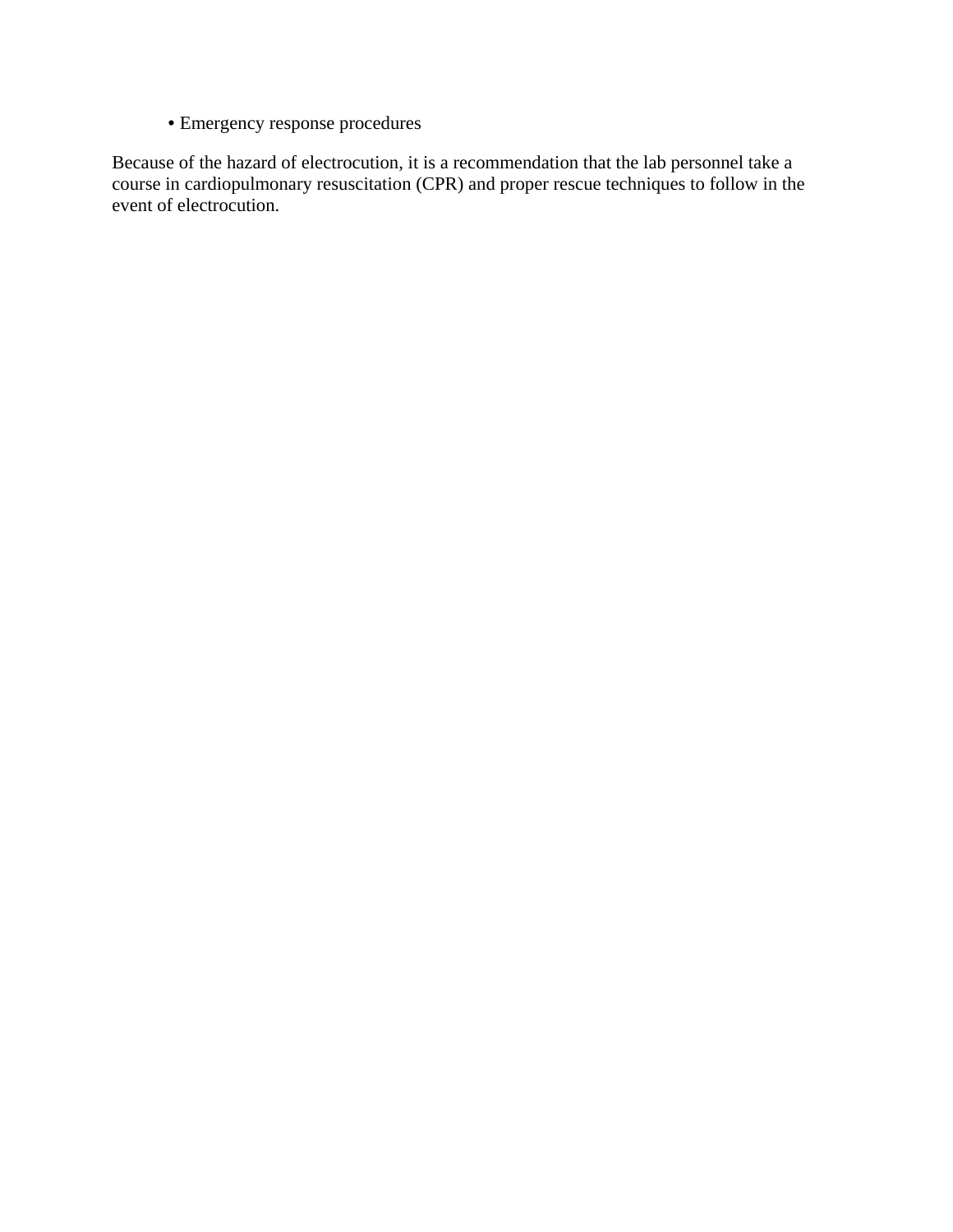## **The University of Texas at El Paso Laser Safety Program Laser3**

## **Laser Safety Standard Operating Procedure (SOP)**

| Department/Laboratory: |        |                              | Date: $\_\_$     |                                                                                                                                                                                                                   |
|------------------------|--------|------------------------------|------------------|-------------------------------------------------------------------------------------------------------------------------------------------------------------------------------------------------------------------|
|                        |        |                              | Revision Number: |                                                                                                                                                                                                                   |
|                        |        | Author:                      |                  |                                                                                                                                                                                                                   |
| $\blacktriangleright$  |        |                              |                  | This procedure shall be read and signed annually by all persons who use lasers listed in the SOP.                                                                                                                 |
| $\blacktriangleright$  |        | most current conditions.     |                  | This procedure shall be reviewed every two years by the Permittee/Laboratory LSS to ensure it reflects the                                                                                                        |
| 1.                     |        | <b>LASER SAFETY CONTACTS</b> |                  |                                                                                                                                                                                                                   |
|                        | ➤<br>➤ |                              |                  | Laboratory Laser Safety Supervisor (LSS)<br><u>Laboratory</u> Laser Safety Supervisor (LSS)<br>University Laser Safety Officer Robert Moss<br>Phone number (915) 747-7124 (Office) 24 hour on call (915) 747-5611 |
|                        | ➤      |                              |                  |                                                                                                                                                                                                                   |
|                        | ≻      | <b>Medical Emergencies</b>   | 1.<br>2.         | 911<br>Notify the Laboratory LSS and University LSO of all laser-related<br>injuries and near misses as soon as possible.                                                                                         |
| 2.                     |        | <b>LASER DESCRIPTION</b>     |                  |                                                                                                                                                                                                                   |
|                        |        |                              |                  | Attach latest Laser Inventory (available from Laser Safety Supervisor). Update as required.                                                                                                                       |
| 3.                     |        | <b>LASER SAFETY PROGRAM</b>  |                  |                                                                                                                                                                                                                   |
|                        |        |                              |                  |                                                                                                                                                                                                                   |

See the UT-El Paso Laser Safety Program Manual for:

| Responsibilities of the laser operator/user, Permittee, and Laser Safety Supervisor |
|-------------------------------------------------------------------------------------|
|-------------------------------------------------------------------------------------|

- 
- SOP, Training Requirements, and Interlocks
- ¾ Eyewear Requirements, including annual eyewear inspections
- <p>▶</p>\n<p>1.64</p>\n<p>1.7</p>\n<p>1.8</p>\n<p>2.8</p>\n<p>3.9</p>\n<p>3.9</p>\n<p>4.9</p>\n<p>5.9</p>\n<p>5.9</p>\n<p>6.9</p>\n<p>7.1</p>\n<p>8.9</p>\n<p>9.1</p>\n<p>1.1</p>\n<p>1.2</p>\n<p>1.3</p>\n<p>1.4</p>\n<p>1.5</p>\n<p>1.6</p>\n<p>1.7</p>\n<p>1.8</p>\n<p>1.9</p>\n<p>1.9</p>\n<p>1.9</ Sign and Labeling Requirements
- Non-radiation Hazards

Maintain a copy of the Texas Regulations for Control of Laser Radiation Hazards (§289.301).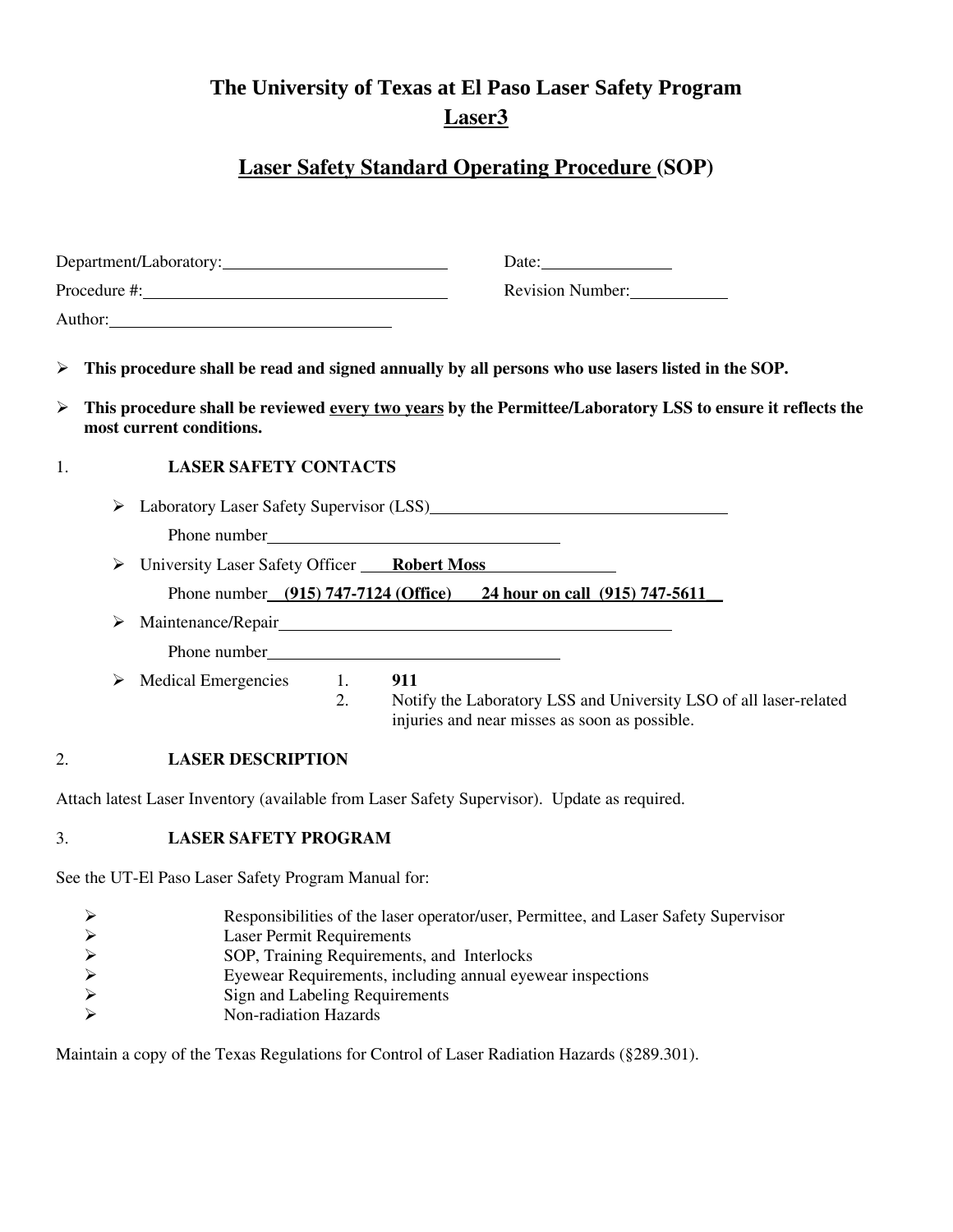### 4. **HAZARDS & CONTROLS**

| <b>HAZARDS AND CONTROLS</b> |                                                        |                   |  |
|-----------------------------|--------------------------------------------------------|-------------------|--|
| Check if<br>applicable      | <b>HAZARD</b>                                          | <b>CONTROL(S)</b> |  |
| П                           | <b>High Voltage</b>                                    |                   |  |
| П                           | Capacitors                                             |                   |  |
| $\Box$                      | <b>Unenclosed Beam</b><br>Access to Beam               |                   |  |
| $\Box$                      | Fumes/Vapors                                           |                   |  |
| П                           | Ultraviolet<br>Radiation or Blue<br>Light              |                   |  |
| $\Box$                      | <b>Compressed Gases</b>                                |                   |  |
| $\Box$                      | Hazardous<br>Chemicals/Waste                           |                   |  |
| П                           | Housekeeping                                           |                   |  |
| П                           | Reflective Material<br>in Beam Path                    |                   |  |
| $\Box$                      | Fire                                                   |                   |  |
| П                           | Laser at eye level<br>of person sitting or<br>standing |                   |  |
| П                           | <b>Infrared Lasers</b>                                 |                   |  |
| П                           | Correct Eyewear                                        |                   |  |

COMMENTS: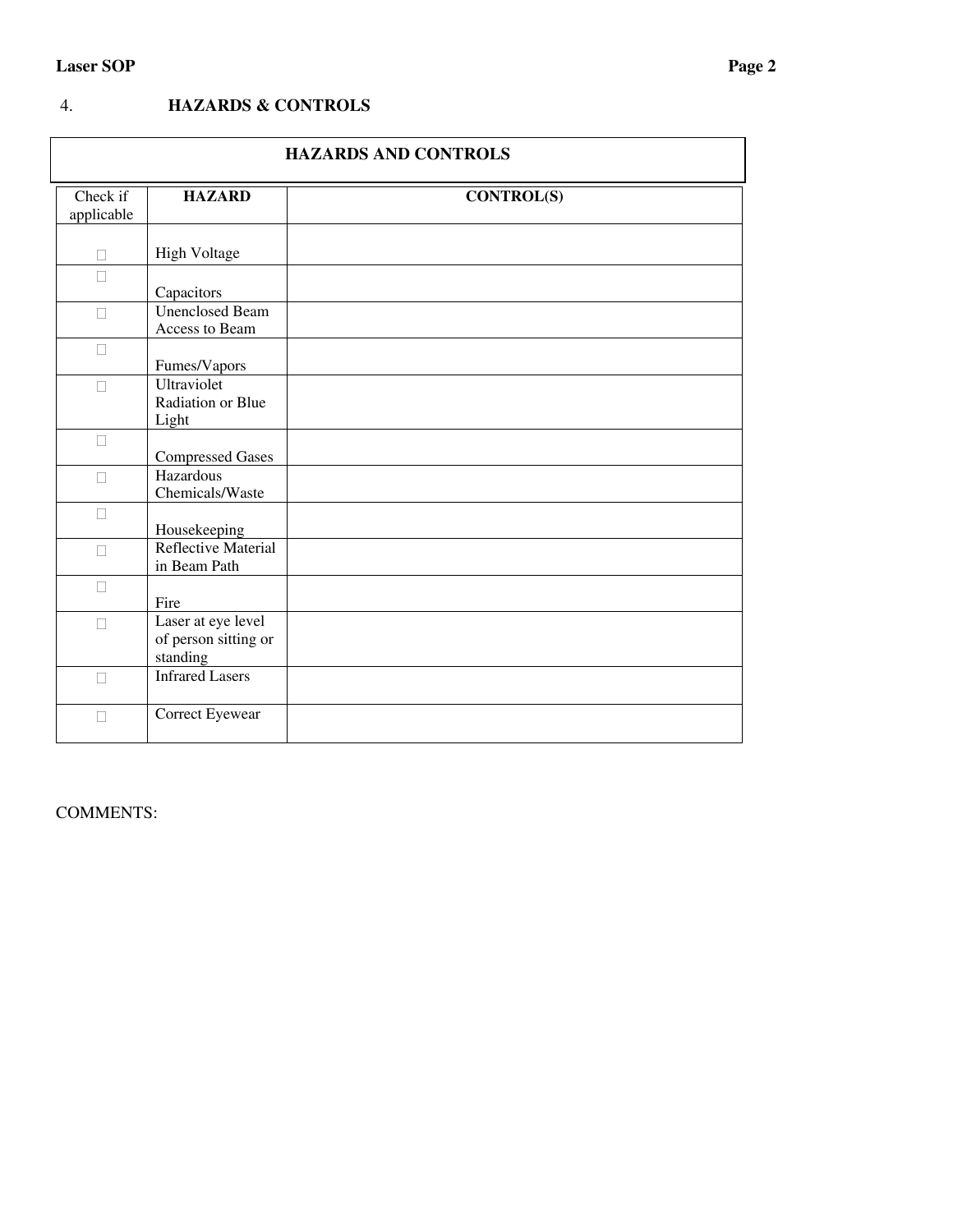| <b>ADDITIONAL CONTROLS</b> |                                                               |                                                                                                                                |  |  |
|----------------------------|---------------------------------------------------------------|--------------------------------------------------------------------------------------------------------------------------------|--|--|
| Check if<br>applicable     | <b>CONTROL</b>                                                | <b>COMMENTS</b>                                                                                                                |  |  |
|                            | Entryway (door)<br><b>Interlocks or Controls</b>              |                                                                                                                                |  |  |
|                            | <b>Laser Enclosure</b><br>Interlocks                          |                                                                                                                                |  |  |
|                            | <b>Laser Housing</b><br>Interlocks                            |                                                                                                                                |  |  |
| П                          | Panic Button<br><b>Emergency Stop</b>                         |                                                                                                                                |  |  |
| П                          | <b>Beam Stops</b>                                             | Infrared Laser must terminate in fire-resistant material and the<br>absorber must be inspected at least quarterly <sup>1</sup> |  |  |
|                            | <b>Master Switch</b><br>(operated by key or<br>computer code) |                                                                                                                                |  |  |
| П                          | Laser Secured to Base                                         |                                                                                                                                |  |  |
|                            |                                                               |                                                                                                                                |  |  |
| П                          |                                                               |                                                                                                                                |  |  |
| П                          |                                                               |                                                                                                                                |  |  |
| П                          |                                                               |                                                                                                                                |  |  |

COMMENTS:

<sup>&</sup>lt;sup>1</sup> Required by 25TAC§289.301(s)(1)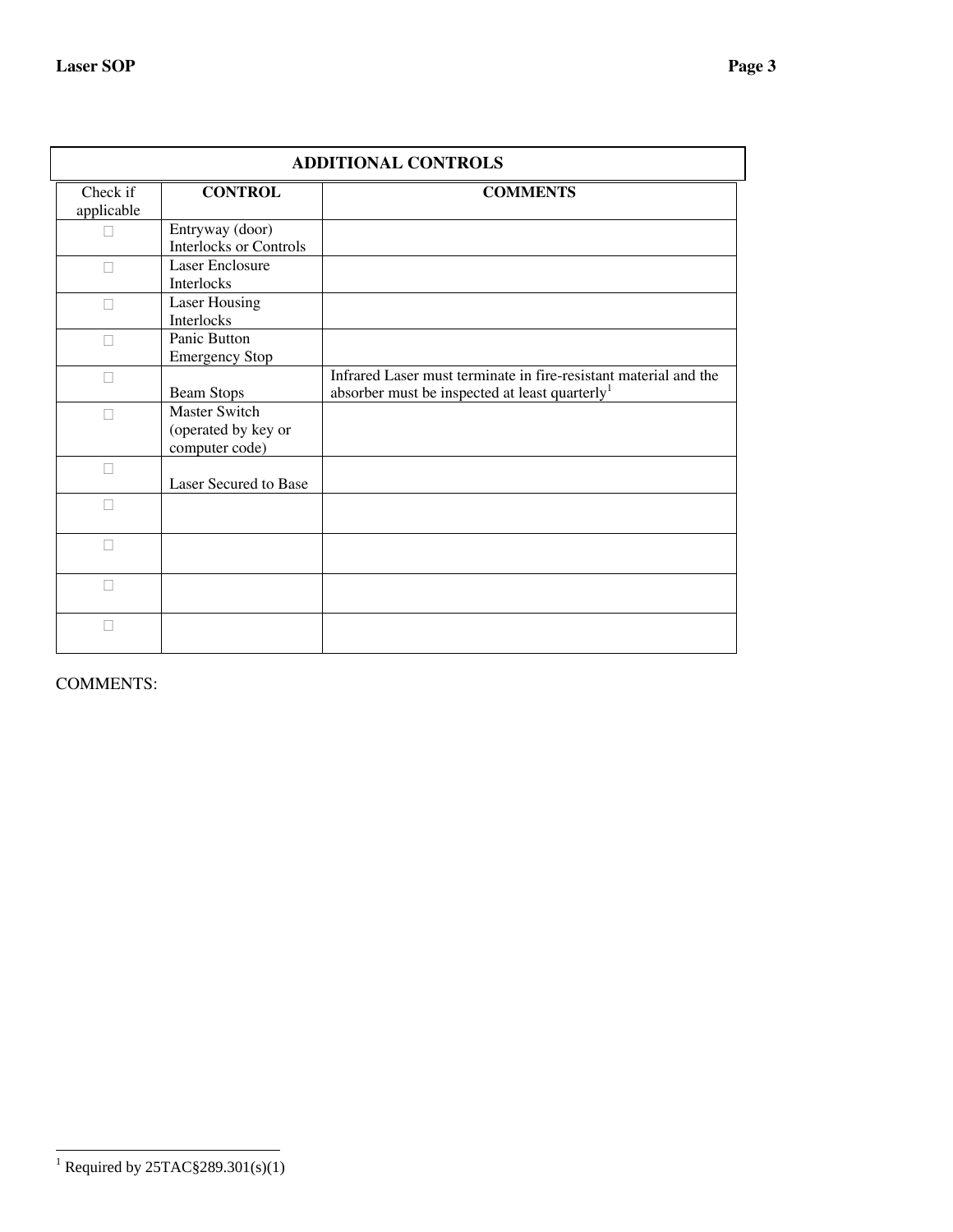## 5. **PERSONAL PROTECTIVE EQUIPMENT**

A. Eyewear

| <b>LASER EYEWEAR</b>       |                                     |                    |                                         |                         |                           |
|----------------------------|-------------------------------------|--------------------|-----------------------------------------|-------------------------|---------------------------|
|                            | For this Laser<br>Wear this Eyewear |                    |                                         |                         |                           |
| <b>Acquisition</b><br>date | <b>Type</b>                         | Wavelength<br>(nm) | Wavelength<br><b>Attenuated</b><br>(nm) | Optical<br>Density (OD) | <b>Remarks</b>            |
| (example)<br>Aug 99        | CO <sub>2</sub>                     | 10,600             | 10,600                                  | At least 3.5            | Glendale-<br>white frames |
|                            |                                     |                    |                                         |                         |                           |
|                            |                                     |                    |                                         |                         |                           |
|                            |                                     |                    |                                         |                         |                           |
|                            |                                     |                    |                                         |                         |                           |
|                            |                                     |                    |                                         |                         |                           |
|                            |                                     |                    |                                         |                         |                           |
|                            |                                     |                    |                                         |                         |                           |

Identify each set of laser protective eyewear with a unique designation (name or number).

The following check shall be done annually. Discard unfit eyewear. See section 6.5.

| <b>Item</b>               | Comments | Date/Initial |
|---------------------------|----------|--------------|
| Adequate pairs of eyewear |          |              |
| for all needs.            |          |              |
| Eyewear specific to       |          |              |
| wavelength                |          |              |
| OD appropriate for full   |          |              |
| range of power; alignment |          |              |
| to power ops              |          |              |
| Fit snugly                |          |              |
| Labeled for wavelength    |          |              |
| and OD                    |          |              |
| Free of damage excessive  |          |              |
| scratches                 |          |              |

٦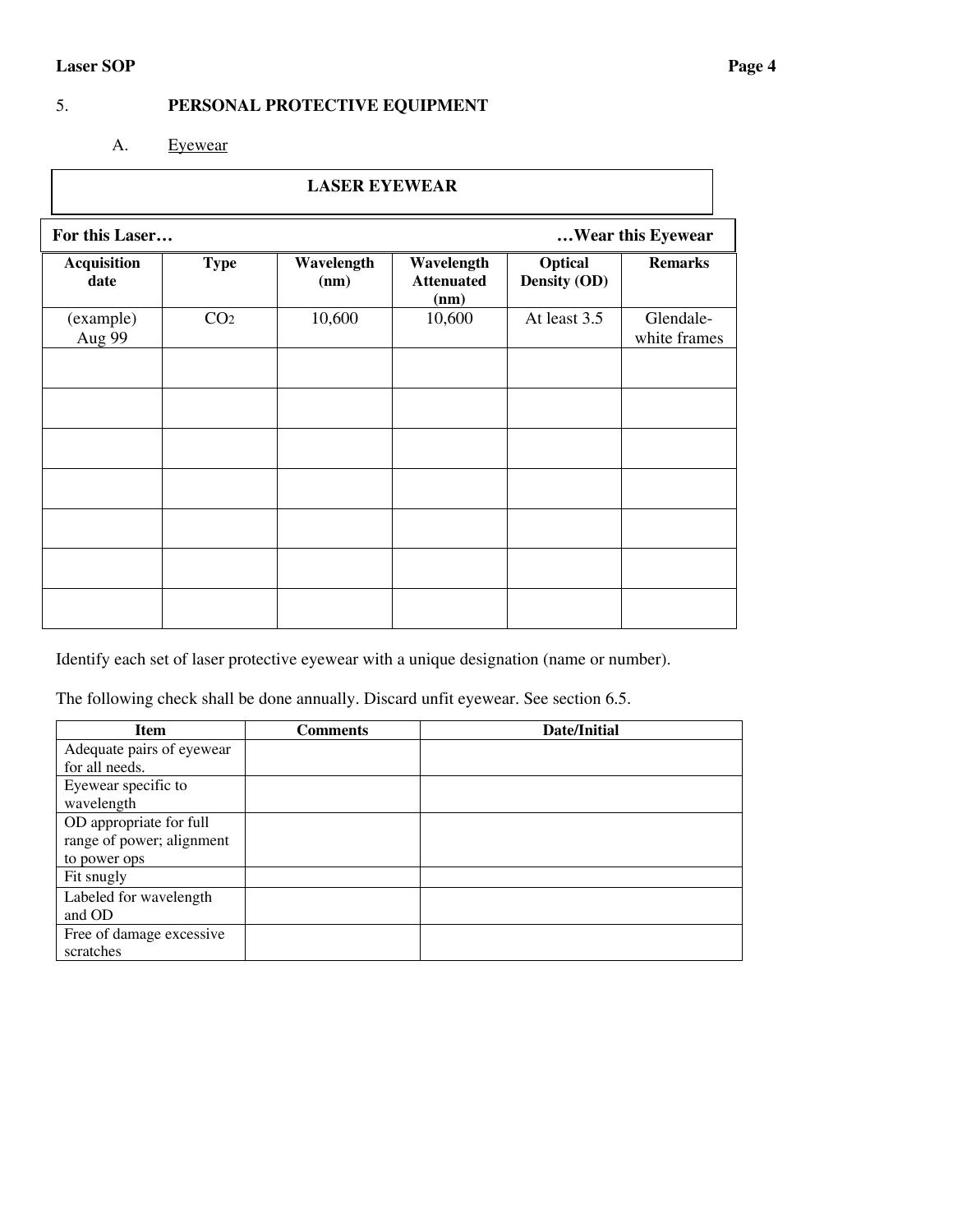| What (item): | And is available from (where) | which must be worn (when): |
|--------------|-------------------------------|----------------------------|
|              |                               |                            |
|              |                               |                            |
|              |                               |                            |
|              |                               |                            |
|              |                               |                            |

### 6. **OPERATING PROCEDURES**

A. Initial preparation of lab environment for normal operation (key position, warning light on, interlock activated, identification of personnel, other)

B. Target area preparation

C. Operation procedures are as follows:

- D. Shutdown procedures for this laser are as follows:
- E. Special procedures (alignment, safety tests, interlock bypass, emergency, etc.)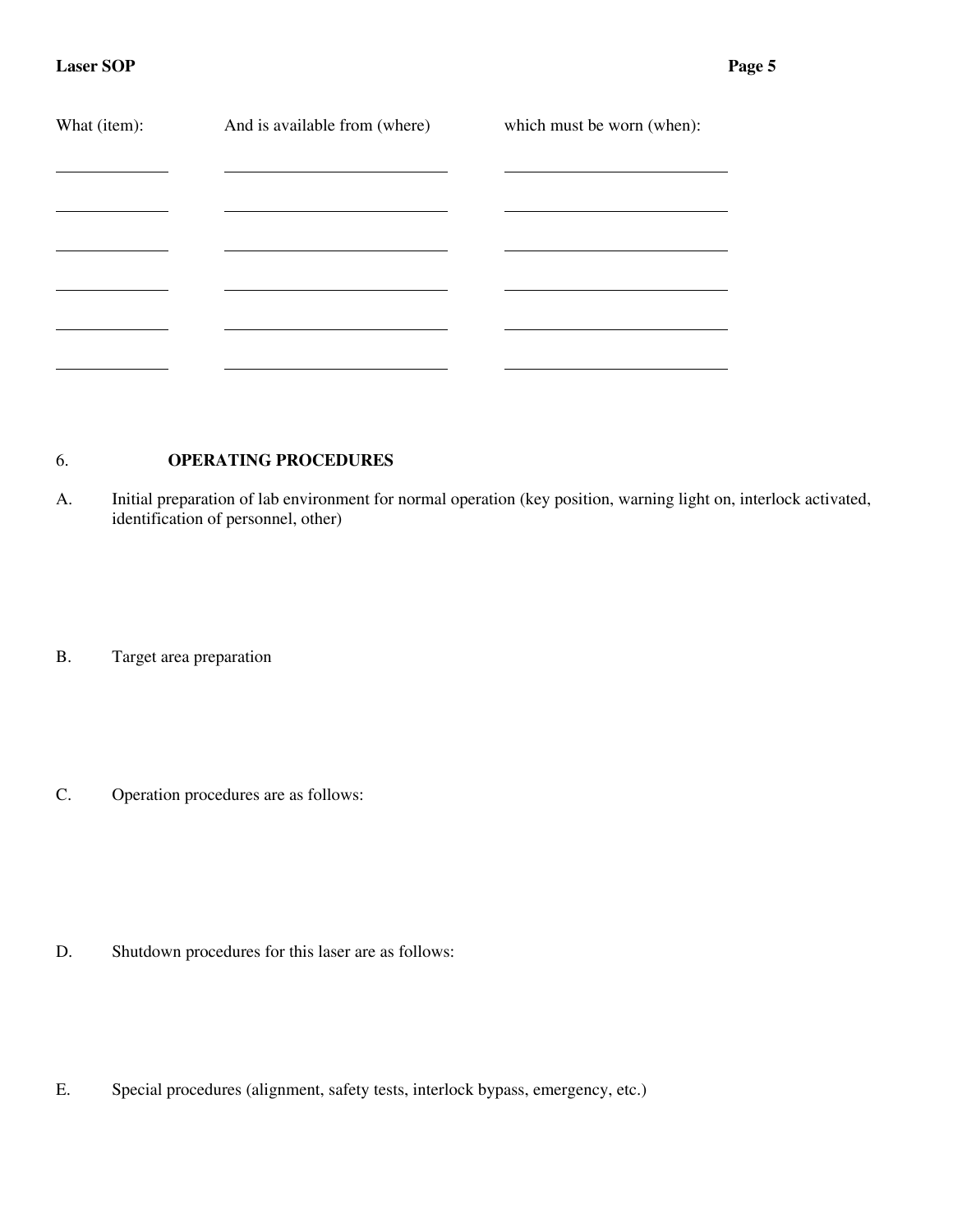### 7. **OPERATOR REVIEW (General Laser Safety Training Certificate, System specific training by Laboratory LSS)**

I have read this procedure and understand its contents.

| Name (print) | Signature | Date                                                            |
|--------------|-----------|-----------------------------------------------------------------|
|              |           |                                                                 |
|              |           |                                                                 |
|              |           |                                                                 |
|              |           |                                                                 |
|              |           |                                                                 |
|              |           |                                                                 |
|              |           |                                                                 |
|              |           |                                                                 |
|              |           |                                                                 |
|              |           |                                                                 |
|              |           |                                                                 |
|              |           |                                                                 |
|              |           |                                                                 |
|              |           |                                                                 |
|              |           |                                                                 |
|              |           |                                                                 |
|              |           |                                                                 |
|              |           |                                                                 |
|              |           |                                                                 |
|              |           |                                                                 |
|              |           |                                                                 |
|              |           |                                                                 |
|              |           |                                                                 |
|              |           |                                                                 |
|              |           |                                                                 |
|              |           |                                                                 |
|              |           |                                                                 |
|              |           |                                                                 |
|              |           |                                                                 |
|              |           |                                                                 |
|              |           |                                                                 |
| ÷.           |           | $\overline{\phantom{a}}$<br>$\overline{\phantom{0}}$            |
|              |           | the contract of the contract of the<br>$\overline{\phantom{0}}$ |
|              |           |                                                                 |
|              |           | $\mathcal{L}_{\mathcal{A}}$<br>$\overline{\phantom{0}}$         |
|              |           |                                                                 |
|              |           |                                                                 |